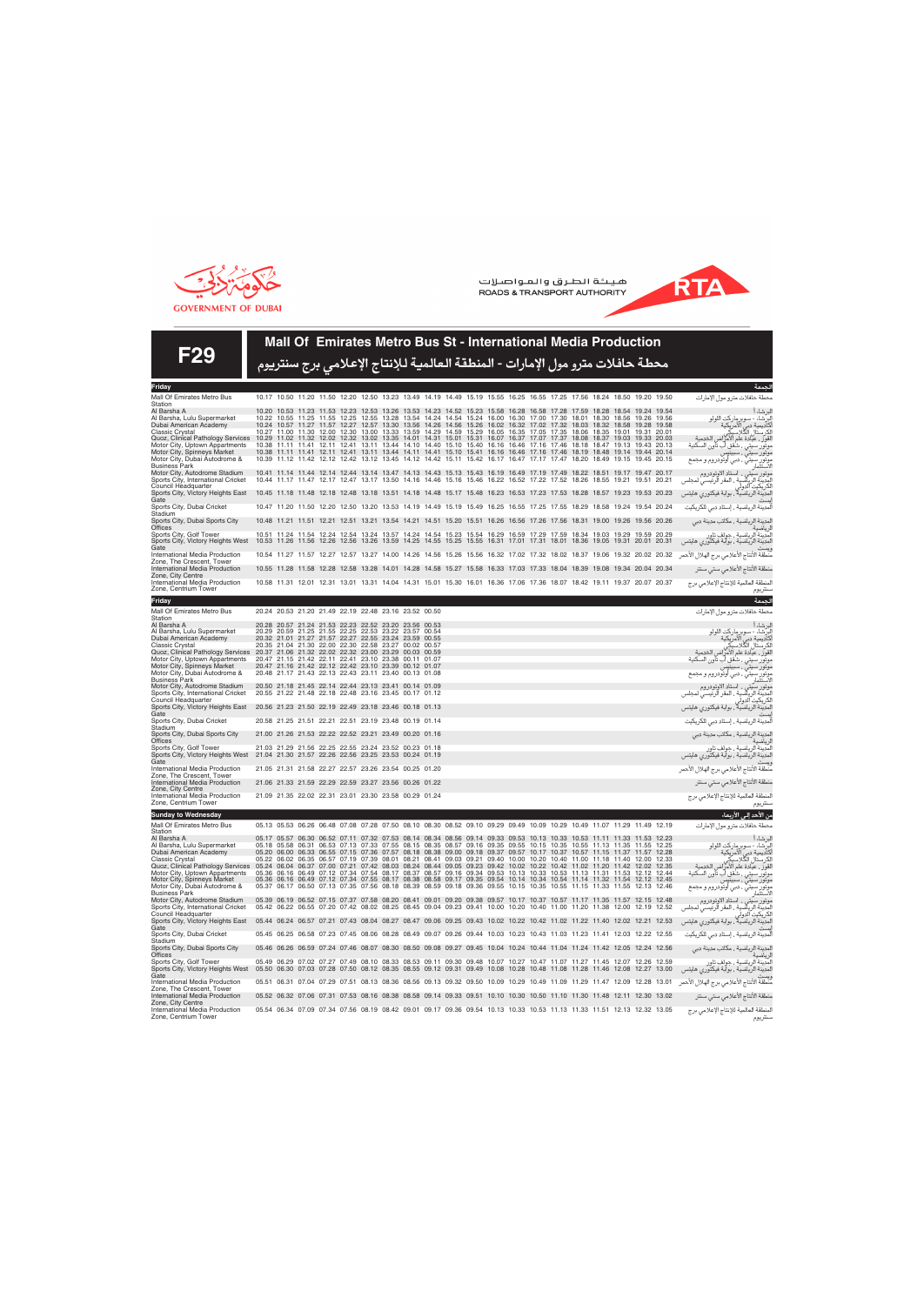





| Sunday to Wednesday                                                                                                                                                          |  |  |                                                                                                                                                                                                                                                    |  |  |  |  |  |  |  | من الاحد إلى الاربعاء                                                      |
|------------------------------------------------------------------------------------------------------------------------------------------------------------------------------|--|--|----------------------------------------------------------------------------------------------------------------------------------------------------------------------------------------------------------------------------------------------------|--|--|--|--|--|--|--|----------------------------------------------------------------------------|
| Mall Of Emirates Metro Bus                                                                                                                                                   |  |  | 12.49 13.19 13.49 14.20 14.51 15.21 15.51 16.21 16.44 17.06 17.29 17.51 18.11 18.31 18.53 19.14 19.33 19.53 20.12 20.33                                                                                                                            |  |  |  |  |  |  |  | محطة حافلات مترو مول الإمارات                                              |
| Station<br>Al Barsha A                                                                                                                                                       |  |  | 12.53 13.23 13.53 14.24 14.55 15.25 15.55 16.25 16.48 17.10 17.33 17.55 18.15 18.36 18.58 19.19 19.38 19.58 20.16 20.37                                                                                                                            |  |  |  |  |  |  |  | لبرشاء أ                                                                   |
| Al Barsha, Lulu Supermarket<br>Dubai American Academy                                                                                                                        |  |  | 12.55 13.25 13.55 14.26 14.57 15.28 15.58 16.28 16.51 17.13 17.36 17.58 18.18 18.39 19.01 19.22 19.41 20.00 20.18 20.39<br>12.58 13.28 13.58 14.29 15.01 15.31 16.01 16.31 16.54 17.16 17.39 18.01 18.21 18.43 19.05 19.26 19.45 20.02 20.20 20.41 |  |  |  |  |  |  |  | اِلبِرِّشَاء - سوبرِماركت اللولو                                           |
| <b>Classic Crystal</b>                                                                                                                                                       |  |  | 13.03 13.33 14.03 14.34 15.06 15.36 16.06 16.36 16.59 17.21 17.44 18.06 18.26 18.49 19.11 19.32 19.51 20.06 20.23 20.44                                                                                                                            |  |  |  |  |  |  |  | أكاديمية دبي الأمريكية<br>الكرستال الكلاسيكي                               |
| Quoz, Clinical Pathology Services<br>Motor City, Uptown Appartments                                                                                                          |  |  | 13.05 13.35 14.05 14.36 15.08 15.39 16.09 16.39 17.02 17.24 17.47 18.09 18.28 18.51 19.13 19.34 19.53 20.08 20.25 20.46<br>13.14 13.44 14.14 14.45 15.20 15.51 16.21 16.51 17.15 17.37 18.00 18.22 18.40 19.02 19.24 19.45 20.04 20.17 20.34 20.55 |  |  |  |  |  |  |  | لقور ، عيادة علم الأمراض الخدمية                                           |
| Motor City, Spinneys Market                                                                                                                                                  |  |  | 13.15 13.45 14.15 14.46 15.21 15.51 16.21 16.51 17.15 17.37 18.00 18.22 18.40 19.03 19.25 19.46 20.04 20.17 20.34 20.55                                                                                                                            |  |  |  |  |  |  |  | موتور سيتي ، شقق أب تاون السكنية<br>موتور سيتيّ ، سبينيس                   |
| Motor City, Dubai Autodrome &<br><b>Business Park</b>                                                                                                                        |  |  | 13.16 13.46 14.16 14.47 15.22 15.52 16.22 16.52 17.16 17.38 18.01 18.23 18.41 19.04 19.26 19.47 20.05 20.18 20.35 20.56                                                                                                                            |  |  |  |  |  |  |  | موتور سيتيّ ، دبي أوتودروم و مجمع<br>الاستثمار                             |
| Motor City, Autodrome Stadium                                                                                                                                                |  |  | 13.18 13.48 14.18 14.49 15.24 15.54 16.24 16.54 17.18 17.40 18.03 18.25 18.43 19.05 19.27 19.48 20.07 20.20 20.37 20.58                                                                                                                            |  |  |  |  |  |  |  | موتور سَيّتي ، استاد الاوتودروم                                            |
| Sports City, International Cricket<br>Council Headquarter                                                                                                                    |  |  | 13.22 13.52 14.22 14.53 15.29 15.59 16.29 16.59 17.23 17.45 18.08 18.31 18.50 19.12 19.34 19.55 20.10 20.23 20.40 21.01                                                                                                                            |  |  |  |  |  |  |  | لمِّديِّنَة الرياضية ، المقر الرئيسي لمجلس<br>الكريكيت آلدولي              |
| Sports City, Victory Heights East                                                                                                                                            |  |  | 13.23 13.53 14.23 14.54 15.31 16.01 16.31 17.01 17.26 17.48 18.11 18.33 18.52 19.15 19.37 19.58 20.12 20.25 20.42 21.03                                                                                                                            |  |  |  |  |  |  |  | لمدينة الرياضية ، بوابة فيكتوري هايتس                                      |
| Gate<br>Sports City, Dubai Cricket                                                                                                                                           |  |  | 13.25 13.55 14.25 14.56 15.32 16.03 16.33 17.03 17.27 17.49 18.12 18.35 18.54 19.16 19.38 19.59 20.13 20.26 20.43 21.04                                                                                                                            |  |  |  |  |  |  |  | لمدينة الرياضية ، إستاد دبي للكريكيت                                       |
| Stadium                                                                                                                                                                      |  |  |                                                                                                                                                                                                                                                    |  |  |  |  |  |  |  |                                                                            |
| Sports City, Dubai Sports City<br><b>Offices</b>                                                                                                                             |  |  | 13.26 13.56 14.26 14.57 15.34 16.04 16.34 17.04 17.29 17.51 18.14 18.36 18.55 19.18 19.40 20.01 20.15 20.28 20.45 21.06                                                                                                                            |  |  |  |  |  |  |  | لمدينة الرياضية , مكاتب مدينة دبي<br>لر ياضية                              |
| Sports City, Golf Tower                                                                                                                                                      |  |  | 13.29 13.59 14.29 15.00 15.37 16.07 16.37 17.07 17.32 17.54 18.17 18.39 18.58 19.21 19.43 20.03 20.17 20.30 20.47 21.08                                                                                                                            |  |  |  |  |  |  |  | لمدينة الرياضية ، جولف تاور                                                |
| Sports City, Victory Heights West<br>Gate                                                                                                                                    |  |  | 13.30 14.00 14.30 15.01 15.38 16.09 16.39 17.09 17.33 17.55 18.18 18.41 19.00 19.22 19.44 20.04 20.18 20.31 20.48 21.09                                                                                                                            |  |  |  |  |  |  |  | لمدينة الرياضية ، بوابة فيكتوري هايتس                                      |
| International Media Production<br>Zone, The Crescent, Tower                                                                                                                  |  |  | 13.31 14.01 14.31 15.02 15.39 16.10 16.40 17.10 17.34 17.56 18.19 18.42 19.01 19.23 19.45 20.05 20.19 20.32 20.49 21.10                                                                                                                            |  |  |  |  |  |  |  | منطقة الأنتاج الأعلامي برج الهلال الأحمر                                   |
| International Media Production                                                                                                                                               |  |  | 13.32 14.02 14.32 15.04 15.41 16.11 16.41 17.11 17.36 17.58 18.21 18.43 19.02 19.25 19.47 20.07 20.21 20.34 20.51 21.12                                                                                                                            |  |  |  |  |  |  |  | منطقة الأنتاج الأعلامي ستي سنتر                                            |
| Zone, City Centre<br>International Media Production                                                                                                                          |  |  | 13.35 14.05 14.35 15.06 15.43 16.14 16.44 17.14 17.39 18.01 18.24 18.46 19.05 19.28 19.50 20.09 20.23 20.36 20.53 21.14                                                                                                                            |  |  |  |  |  |  |  | المنطقة العالمية للإنتاج الإعلامي برج                                      |
| Zone, Centrium Tower                                                                                                                                                         |  |  |                                                                                                                                                                                                                                                    |  |  |  |  |  |  |  | سنتريوم                                                                    |
| <b>Sunday to Wednesday</b>                                                                                                                                                   |  |  |                                                                                                                                                                                                                                                    |  |  |  |  |  |  |  | من الأحد إل <i>ى</i> الأربعاء                                              |
| Mall Of Emirates Metro Bus                                                                                                                                                   |  |  | 20.51 21.18 21.45 22.16 22.51 23.52                                                                                                                                                                                                                |  |  |  |  |  |  |  | محطة حافلات مترو مول الإمارات                                              |
| Station<br>Al Barsha A                                                                                                                                                       |  |  | 20.55 21.22 21.49 22.20 22.55 23.55                                                                                                                                                                                                                |  |  |  |  |  |  |  | لبرشاء أ                                                                   |
| Al Barsha, Lulu Supermarket                                                                                                                                                  |  |  | 20.57 21.23 21.50 22.21 22.56 23.56                                                                                                                                                                                                                |  |  |  |  |  |  |  | .<br>البرشاء - سوبرماركت اللولو                                            |
| Dubai American Academy<br>Classic Crystal                                                                                                                                    |  |  | 20.59 21.25 21.52 22.23 22.58 23.58<br>21.02 21.28 21.55 22.26 23.01 00.00                                                                                                                                                                         |  |  |  |  |  |  |  | .<br>كاديمية دبي الأمريكية<br>لكرستال الكلاسيكي                            |
| Quoz, Clinical Pathology Services 21.04 21.30 21.57 22.28 23.02 00.02                                                                                                        |  |  |                                                                                                                                                                                                                                                    |  |  |  |  |  |  |  | لقورٌ ، عيادة علم الأمرِّاض الخدمية                                        |
| Motor City, Uptown Appartments<br>Motor City, Spinneys Market                                                                                                                |  |  | 21.13 21.39 22.06 22.37 23.11 00.11<br>21.13 21.40 22.07 22.38 23.12 00.11                                                                                                                                                                         |  |  |  |  |  |  |  | موتور سيتي ، شقق أب تأون السكنية                                           |
| Motor City, Dubai Autodrome &                                                                                                                                                |  |  | 21.14 21.41 22.08 22.39 23.13 00.12                                                                                                                                                                                                                |  |  |  |  |  |  |  | موتور سيتي ، سبينيس<br>موتور سيتيِّ ، دبي أوتودروم و مجمع<br>الاستثمار     |
| <b>Business Park</b><br>Motor City, Autodrome Stadium                                                                                                                        |  |  | 21.16 21.42 22.09 22.40 23.14 00.13                                                                                                                                                                                                                |  |  |  |  |  |  |  | .<br>موتور سيتي ،  استاد الاوتودروم                                        |
| Sports City, International Cricket                                                                                                                                           |  |  | 21.19 21.46 22.13 22.44 23.17 00.16                                                                                                                                                                                                                |  |  |  |  |  |  |  | لمِدينة الرياضية ، المقر الرئيسي لمجلس                                     |
| Council Headquarter<br>Sports City, Victory Heights East                                                                                                                     |  |  | 21.21 21.47 22.14 22.45 23.18 00.17                                                                                                                                                                                                                |  |  |  |  |  |  |  | الكريكيت الدولر<br>لمدينة الرياضية , بوابة فيكتوري هايتس                   |
| Gate<br>Sports City, Dubai Cricket                                                                                                                                           |  |  | 21.22 21.49 22.16 22.47 23.19 00.19                                                                                                                                                                                                                |  |  |  |  |  |  |  | لمدينة الرياضية ، إستاد دبي للكريكيت                                       |
| Stadium<br>Sports City, Dubai Sports City                                                                                                                                    |  |  | 21.24 21.50 22.17 22.48 23.21 00.20                                                                                                                                                                                                                |  |  |  |  |  |  |  | لمدينة الرياضية ، مكاتب مدينة دبي                                          |
| <b>Offices</b>                                                                                                                                                               |  |  |                                                                                                                                                                                                                                                    |  |  |  |  |  |  |  | لرياضية                                                                    |
| Sports City, Golf Tower<br>Sports City, Victory Heights West                                                                                                                 |  |  | 21.26 21.53 22.20 22.51 23.24 00.23<br>21.27 21.54 22.21 22.52 23.25 00.24                                                                                                                                                                         |  |  |  |  |  |  |  | لمدينة الرياضية ، جولف تاور<br>المدينة الرياضية , بوابة فيكتوري هايتس      |
| Gate<br>International Media Production                                                                                                                                       |  |  | 21.28 21.55 22.22 22.53 23.26 00.25                                                                                                                                                                                                                |  |  |  |  |  |  |  | ويست<br>منطقة الأنتاج الأعلامي برج الهلال الأحمر                           |
| Zone, The Crescent, Tower                                                                                                                                                    |  |  |                                                                                                                                                                                                                                                    |  |  |  |  |  |  |  |                                                                            |
| International Media Production<br>Zone, City Centre                                                                                                                          |  |  | 21.30 21.56 22.23 22.54 23.27 00.26                                                                                                                                                                                                                |  |  |  |  |  |  |  | منطقة الأنتاج الأعلامي ستي سنتر                                            |
| International Media Production<br>Zone, Centrium Tower                                                                                                                       |  |  | 21.32 21.59 22.26 22.57 23.29 00.29                                                                                                                                                                                                                |  |  |  |  |  |  |  | المنطقة العالمية للإنتاج الإعلامي برج                                      |
|                                                                                                                                                                              |  |  |                                                                                                                                                                                                                                                    |  |  |  |  |  |  |  | سنتريوم                                                                    |
| Thursdays<br>Mall Of Emirates Metro Bus                                                                                                                                      |  |  |                                                                                                                                                                                                                                                    |  |  |  |  |  |  |  | من الأحد إلى الخميس                                                        |
| Station                                                                                                                                                                      |  |  | 05.13 05.53 06.26 06.48 07.08 07.28 07.50 08.10 08.30 08.52 09.10 09.29 09.49 10.09 10.29 10.49 11.07 11.29 11.49 12.16                                                                                                                            |  |  |  |  |  |  |  | محطة حافلات مترو مول الإمارات                                              |
| Al Barsha A<br>Al Barsha, Lulu Supermarket                                                                                                                                   |  |  | 05.16 05.56 06.29 06.51 07.12 07.32 07.54 08.14 08.34 08.56 09.14 09.33 09.53 10.13 10.33 10.53 11.11 11.33 11.53 12.20<br>05.17 05.57 06.30 06.52 07.13 07.34 07.55 08.15 08.35 08.57 09.16 09.35 09.55 10.15 10.35 10.55 11.14 11.36 11.56 12.23 |  |  |  |  |  |  |  | البرشاء أ                                                                  |
| Dubai American Academy                                                                                                                                                       |  |  | 05.19 05.59 06.32 06.54 07.16 07.36 07.58 08.18 08.38 09.00 09.18 09.37 09.57 10.17 10.37 10.58 11.18 11.40 12.00 12.27                                                                                                                            |  |  |  |  |  |  |  | <br>لبرشاء - سوبر ماركت اللولو<br>لكرستال الكلاسيكي<br>لكرستال الكلاسيكي   |
| Classic Crystal<br>Quoz, Clinical Pathology Services 05.23 06.03 06.36 06.59 07.22 07.42 08.04 08.24 08.44 09.06 09.24 09.43 10.03 10.23 10.43 11.03 11.25 11.47 12.07 12.34 |  |  | 05.21 06.01 06.34 06.56 07.19 07.40 08.01 08.21 08.41 09.03 09.22 09.41 10.01 10.21 10.41 11.01 11.23 11.45 12.05 12.32                                                                                                                            |  |  |  |  |  |  |  | لقورٌ ، عيادة علم الأمراض الخدمية                                          |
| Motor City, Uptown Appartments                                                                                                                                               |  |  | 05.34 06.14 06.47 07.11 07.34 07.55 08.16 08.36 08.56 09.18 09.37 09.56 10.16 10.36 10.56 11.14 11.35 11.57 12.17 12.44                                                                                                                            |  |  |  |  |  |  |  | موتور سيتي ، شقق آب تأون السكنية                                           |
| Motor City, Spinneys Market<br>Motor City, Dubai Autodrome &                                                                                                                 |  |  | 05.35 06.15 06.48 07.11 07.35 07.55 08.17 08.37 08.57 09.19 09.37 09.56 10.16 10.36 10.56 11.14 11.36 11.58 12.18 12.45<br>05.36 06.16 06.49 07.12 07.36 07.56 08.18 08.38 08.58 09.20 09.38 09.57 10.17 10.37 10.57 11.15 11.37 11.59 12.19 12.46 |  |  |  |  |  |  |  | موتور سيتي ، سبينيس                                                        |
| <b>Business Park</b>                                                                                                                                                         |  |  |                                                                                                                                                                                                                                                    |  |  |  |  |  |  |  | موتور سيتيّ ، دبي اوتودروم و مجمع<br>الاستثمار                             |
| Motor City, Autodrome Stadium<br>Sports City, International Cricket                                                                                                          |  |  | 05.37 06.17 06.50 07.14 07.37 07.58 08.19 08.39 08.59 09.21 09.40 09.59 10.19 10.39 10.59 11.17 11.39 12.01 12.21 12.48<br>05.40 06.20 06.53 07.18 07.42 08.02 08.24 08.44 09.04 09.26 09.44 10.03 10.23 10.43 11.03 11.21 11.43 12.05 12.25 12.52 |  |  |  |  |  |  |  | موتور سيتي ،  استاد الاوتودروم<br>لمدينة الرياضية ، المقر الرئيسي<br>لمجلس |
| Council Headquarter<br>Sports City, Victory Heights East                                                                                                                     |  |  | 05.42 06.22 06.55 07.20 07.44 08.04 08.26 08.46 09.06 09.28 09.46 10.05 10.25 10.45 11.04 11.23 11.44 12.06 12.26 12.53                                                                                                                            |  |  |  |  |  |  |  | الكريكيت الدولى                                                            |
| Gate                                                                                                                                                                         |  |  |                                                                                                                                                                                                                                                    |  |  |  |  |  |  |  | لمدينة الرياضية ، بوابة فيكتوري                                            |
| Sports City, Dubai Cricket<br>Stadium                                                                                                                                        |  |  | 05.43 06.23 06.56 07.22 07.45 08.06 08.27 08.47 09.07 09.29 09.48 10.07 10.27 10.47 11.05 11.24 11.45 12.07 12.27 12.54                                                                                                                            |  |  |  |  |  |  |  | لمدينة الرياضية ، إستاد دبي للكريكيت                                       |
| Sports City, Dubai Sports City<br>Offices                                                                                                                                    |  |  | 05.45 06.25 06.58 07.23 07.47 08.07 08.29 08.49 09.09 09.31 09.49 10.08 10.28 10.48 11.07 11.25 11.47 12.09 12.29 12.56                                                                                                                            |  |  |  |  |  |  |  | لمدينة الرياضية ، مكاتب مدينة دبي<br>لرياضية                               |
| Sports City, Golf Tower<br>Sports City, Victory Heights West                                                                                                                 |  |  | 05.47 06.27 07.00 07.26 07.50 08.10 08.32 08.52 09.12 09.34 09.52 10.11 10.31 10.51 11.09 11.28 11.49 12.11 12.31 12.58<br>05.49 06.29 07.02 07.28 07.51 08.12 08.33 08.53 09.13 09.35 09.54 10.13 10.33 10.53 11.10 11.29 11.50 12.12 12.32 12.59 |  |  |  |  |  |  |  | لمدينة الرياضية ، جولف تاو<br>لمدينة الرياضية ، بوابة فيكتوري هايتس        |
| Gate<br>International Media Production                                                                                                                                       |  |  | 05.50 06.30 07.03 07.29 07.52 08.13 08.34 08.54 09.14 09.36 09.55 10.14 10.34 10.54 11.11 11.30 11.51 12.13 12.33 13.00                                                                                                                            |  |  |  |  |  |  |  | ريسة<br>منطقة الأنتاج الأعلامي برج الهلال الأحمر                           |
| Zone, The Crescent, Tower<br>International Media Production                                                                                                                  |  |  | 05.51 06.31 07.05 07.31 07.54 08.15 08.36 08.56 09.16 09.38 09.57 10.16 10.36 10.56 11.13 11.31 11.53 12.15 12.35 13.01                                                                                                                            |  |  |  |  |  |  |  | منطقة الأنتاج الأعلامي ستي سنتر                                            |
| Zone, City Centre<br>International Media Production                                                                                                                          |  |  | 05.54 06.34 07.08 07.34 07.57 08.18 08.39 08.59 09.19 09.41 10.00 10.19 10.39 10.59 11.15 11.34 11.55 12.17 12.37 13.04                                                                                                                            |  |  |  |  |  |  |  | لمنطقة العالمية للإنتاج الإعلامي برج<br>                                   |
| Zone, Centrium Tower                                                                                                                                                         |  |  |                                                                                                                                                                                                                                                    |  |  |  |  |  |  |  | سنتريوم                                                                    |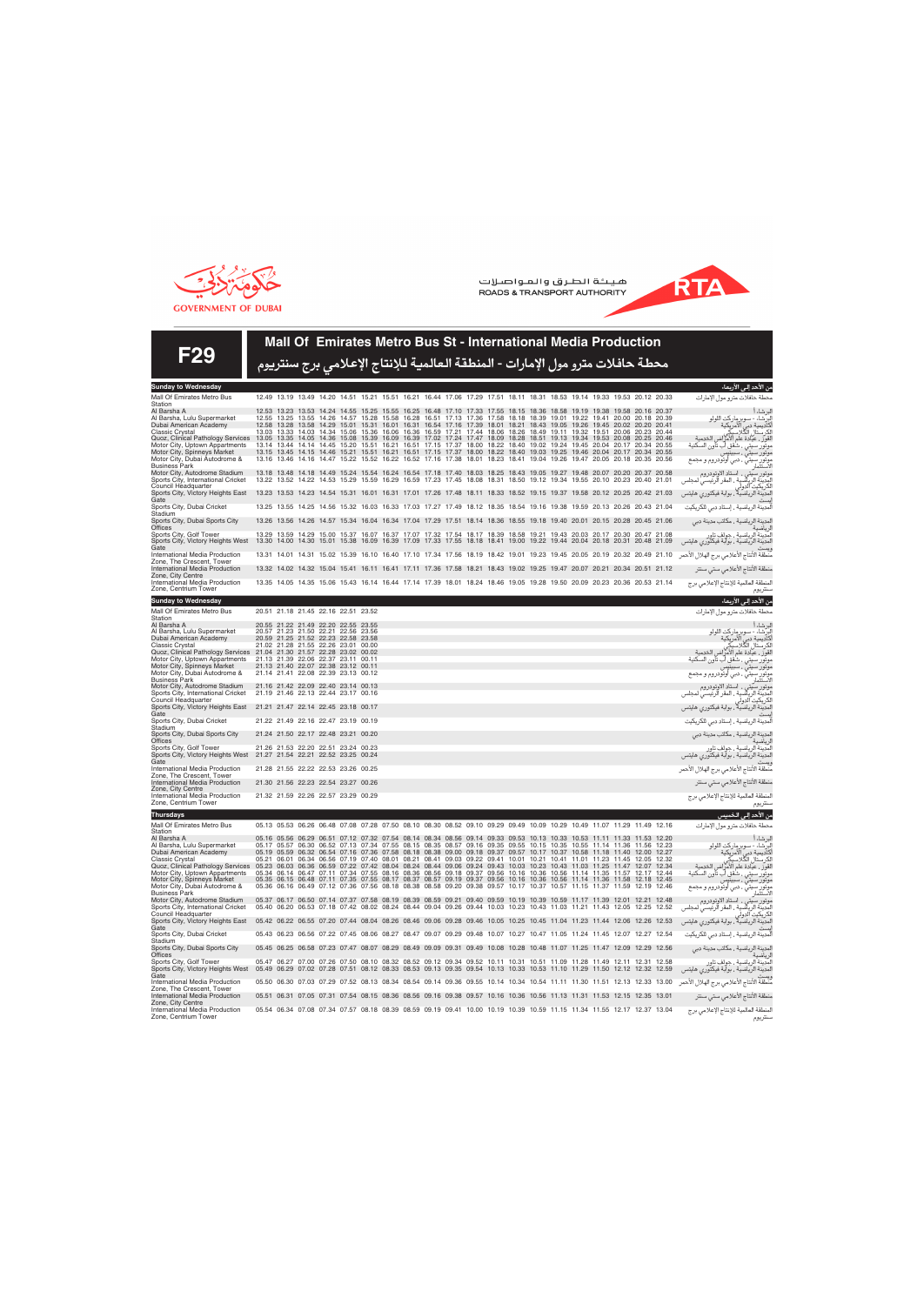



**F29**

| <b>Thursdays</b>                                                                                                                                                                            |                                                                                        |  |  |  |  |  |  |                                                                                                                                                                                                                                                    |  |  | من الأحد إلى الخميس                                                                     |
|---------------------------------------------------------------------------------------------------------------------------------------------------------------------------------------------|----------------------------------------------------------------------------------------|--|--|--|--|--|--|----------------------------------------------------------------------------------------------------------------------------------------------------------------------------------------------------------------------------------------------------|--|--|-----------------------------------------------------------------------------------------|
| Mall Of Emirates Metro Bus<br>Station                                                                                                                                                       |                                                                                        |  |  |  |  |  |  | 12.45 13.14 13.49 14.20 14.51 15.22 15.51 16.16 16.37 17.01 17.24 17.46 18.06 18.33 18.57 19.19 19.38 19.59 20.20 20.42                                                                                                                            |  |  | محطة حافلات مترو مول الإمارات                                                           |
| Al Barsha A<br>Al Barsha, Lulu Supermarket                                                                                                                                                  |                                                                                        |  |  |  |  |  |  | 12.49 13.20 13.55 14.26 14.57 15.27 15.56 16.21 16.42 17.06 17.29 17.51 18.11 18.38 19.03 19.26 19.45 20.06 20.27 20.48<br>12.52 13.23 13.58 14.29 15.00 15.30 15.59 16.24 16.45 17.09 17.32 17.54 18.14 18.41 19.06 19.29 19.48 20.09 20.29 20.50 |  |  | البرشاءا                                                                                |
| Dubai American Academy                                                                                                                                                                      |                                                                                        |  |  |  |  |  |  | 12.56 13.27 14.02 14.33 15.05 15.35 16.04 16.29 16.50 17.14 17.37 17.59 18.19 18.46 19.11 19.34 19.53 20.14 20.33 20.53                                                                                                                            |  |  | إلبرشاء - سوبر ماركت اللولو<br>أكاديمية دبي الأمريكية<br>الكرستال الكلاسيكي             |
| Classic Crystal<br>Quoz, Clinical Pathology Services                                                                                                                                        |                                                                                        |  |  |  |  |  |  | 13.01 13.33 14.08 14.39 15.11 15.41 16.10 16.35 16.56 17.20 17.43 18.05 18.25 18.52 19.18 19.41 20.00 20.21 20.38 20.57<br>13.03 13.35 14.10 14.41 15.13 15.43 16.12 16.37 16.58 17.22 17.45 18.07 18.27 18.54 19.20 19.43 20.02 20.23 20.39 20.59 |  |  | .<br>القور ، عيادة علم الأمراض<br>الخدمية                                               |
| Motor City, Uptown Appartments<br>Motor City, Spinneys Market                                                                                                                               |                                                                                        |  |  |  |  |  |  | 13.14 13.46 14.21 14.52 15.23 15.53 16.22 16.47 17.11 17.37 18.00 18.22 18.42 19.07 19.31 19.54 20.13 20.33 20.48 21.08<br>13.14 13.46 14.21 14.52 15.23 15.53 16.22 16.47 17.12 17.37 18.00 18.22 18.42 19.07 19.32 19.55 20.14 20.34 20.49 21.08 |  |  | موتور سيتي ، شقق أب تأون السكنية<br>موتور سيتي ، سبينيس                                 |
| Motor City, Dubai Autodrome &<br><b>Business Park</b>                                                                                                                                       |                                                                                        |  |  |  |  |  |  | 13.15 13.47 14.22 14.53 15.24 15.54 16.23 16.48 17.13 17.38 18.01 18.23 18.43 19.08 19.33 19.56 20.15 20.35 20.50 21.09                                                                                                                            |  |  | موتور سيتي ، دبي اوتودروم و مجمع<br>الأستثمار                                           |
| Motor City, Autodrome Stadium<br>Sports City, International Cricket                                                                                                                         |                                                                                        |  |  |  |  |  |  | 13.17 13.49 14.24 14.55 15.26 15.56 16.25 16.50 17.15 17.40 18.03 18.25 18.45 19.10 19.35 19.58 20.17 20.36 20.51 21.11<br>13.21 13.53 14.28 14.59 15.31 16.01 16.30 16.55 17.22 17.47 18.10 18.32 18.52 19.15 19.40 20.03 20.22 20.40 20.55 21.14 |  |  | موتور سيتي ، استاد الاوتودروم                                                           |
| Council Headquarter                                                                                                                                                                         |                                                                                        |  |  |  |  |  |  | 13.23 13.55 14.30 15.01 15.32 16.02 16.31 16.56 17.25 17.50 18.13 18.35 18.55 19.17 19.42 20.05 20.24 20.41 20.56 21.16                                                                                                                            |  |  | المدينة الرياضية ، المقر الرئيسي لمجلس<br>الكريكيت الدولى                               |
| Sports City, Victory Heights East<br>Gate                                                                                                                                                   |                                                                                        |  |  |  |  |  |  |                                                                                                                                                                                                                                                    |  |  | المدينة الرياضية"، بوابة فيكتوري هايتس                                                  |
| Sports City, Dubai Cricket<br>Stadium                                                                                                                                                       |                                                                                        |  |  |  |  |  |  | 13.24 13.56 14.31 15.02 15.34 16.04 16.33 16.58 17.26 17.52 18.15 18.37 18.57 19.19 19.43 20.06 20.25 20.43 20.58 21.17                                                                                                                            |  |  | المدينة الرياضية ، إستاد دبي للكريكيت                                                   |
| Sports City, Dubai Sports City<br>Offices                                                                                                                                                   |                                                                                        |  |  |  |  |  |  | 13.26 13.58 14.33 15.04 15.35 16.05 16.34 16.59 17.28 17.53 18.16 18.38 18.58 19.20 19.45 20.08 20.27 20.44 20.59 21.19                                                                                                                            |  |  | المدينة الرياضية ، مكاتب مدينة دبي<br>الرياضية                                          |
| Sports City, Golf Tower<br>Sports City, Victory Heights West<br>Gate                                                                                                                        |                                                                                        |  |  |  |  |  |  | 13.28 14.00 14.35 15.07 15.38 16.08 16.37 17.02 17.30 17.56 18.19 18.41 19.01 19.23 19.48 20.11 20.30 20.47 21.02 21.21<br>13.29 14.01 14.36 15.08 15.39 16.09 16.38 17.04 17.32 17.57 18.20 18.42 19.02 19.25 19.49 20.12 20.31 20.48 21.03 21.22 |  |  | المدينة الرياضية , جولف تاور<br>المدينة الرياضية ، بوابة فيكتوري هايتس                  |
| International Media Production<br>Zone, The Crescent, Tower                                                                                                                                 |                                                                                        |  |  |  |  |  |  | 13.30 14.02 14.37 15.09 15.40 16.10 16.39 17.05 17.33 17.58 18.21 18.43 19.03 19.26 19.50 20.13 20.32 20.49 21.04 21.23                                                                                                                            |  |  | منطقة الأنتاج الأعلامي برج الهلال الأحمر                                                |
| International Media Production                                                                                                                                                              |                                                                                        |  |  |  |  |  |  | 13.31 14.03 14.38 15.10 15.42 16.12 16.41 17.06 17.34 18.00 18.23 18.45 19.05 19.27 19.52 20.15 20.33 20.50 21.05 21.25                                                                                                                            |  |  | منطقة الأنتاج الأعلامي ستي سنتر                                                         |
| Zone, City Centre<br>International Media Production<br>Zone, Centrium Tower                                                                                                                 |                                                                                        |  |  |  |  |  |  | 13.34 14.06 14.41 15.13 15.44 16.14 16.43 17.09 17.37 18.03 18.26 18.48 19.07 19.30 19.54 20.17 20.36 20.53 21.08 21.27                                                                                                                            |  |  | المنطقة العالمية للإنتاج الإعلامي برج<br>سنتريوم                                        |
| <b>Thursdays</b>                                                                                                                                                                            |                                                                                        |  |  |  |  |  |  |                                                                                                                                                                                                                                                    |  |  | من الأحد إلى الخميس                                                                     |
| Mall Of Emirates Metro Bus                                                                                                                                                                  | 21.06 21.30 21.55 22.21 22.53 23.56 00.49                                              |  |  |  |  |  |  |                                                                                                                                                                                                                                                    |  |  | محطة حافلات مترو مول الإمارات                                                           |
| Station<br>Al Barsha A                                                                                                                                                                      | 21.12 21.35 22.00 22.26 22.58 00.00 00.53                                              |  |  |  |  |  |  |                                                                                                                                                                                                                                                    |  |  | البرشاء أ                                                                               |
| Al Barsha, Lulu Supermarket<br>Dubai American Academy                                                                                                                                       | 21.14 21.37 22.02 22.28 23.00 00.01 00.54<br>21.17 21.40 22.05 22.31 23.02 00.03 00.56 |  |  |  |  |  |  |                                                                                                                                                                                                                                                    |  |  | إلبر شاء - سوبر ماركت اللولو<br>أكاديمية دبي الآمريكية<br>الكرستال الكلاسيكي            |
| Classic Crystal<br>Quoz, Clinical Pathology Services 21.23 21.46 22.11 22.37 23.06 00.07 01.00                                                                                              | 21.21 21.45 22.10 22.36 23.05 00.06 00.59                                              |  |  |  |  |  |  |                                                                                                                                                                                                                                                    |  |  | القوز ، عيادة علم الأمراض الخدمية                                                       |
| Motor City, Uptown Appartments<br>Motor City, Spinneys Market                                                                                                                               | 21.32 21.55 22.20 22.46 23.15 00.16 01.09<br>21.32 21.56 22.21 22.47 23.15 00.16 01.09 |  |  |  |  |  |  |                                                                                                                                                                                                                                                    |  |  | موتور سيتي ، شقق أب تاون السكنية<br>موتور سيتي ، سبينيس                                 |
| Motor City, Dubai Autodrome &<br><b>Business Park</b>                                                                                                                                       | 21.33 21.57 22.22 22.48 23.16 00.17 01.10                                              |  |  |  |  |  |  |                                                                                                                                                                                                                                                    |  |  | موتور سيتيٍّ ، دبي أوتودروم و مجمع<br>الديني ا<br>الأستثمار                             |
| Motor City, Autodrome Stadium<br>Sports City, International Cricket                                                                                                                         | 21.35 21.58 22.23 22.49 23.18 00.19 01.12<br>21.38 22.02 22.27 22.53 23.21 00.22 01.15 |  |  |  |  |  |  |                                                                                                                                                                                                                                                    |  |  | موتور سيّتي ،  استاد الاوتودروم<br>مومرر<br>المدينة الرياضية ، المقر الرئيسي ا<br>لمجلس |
| Council Headquarter<br>Sports City, Victory Heights East                                                                                                                                    | 21.40 22.03 22.28 22.54 23.22 00.23 01.16                                              |  |  |  |  |  |  |                                                                                                                                                                                                                                                    |  |  | الكريكيت الدولر<br>المدينة الرياضية ، بوابة فيكتوري هايتس                               |
| Gate<br>Sports City, Dubai Cricket                                                                                                                                                          | 21.41 22.05 22.30 22.56 23.24 00.25 01.18                                              |  |  |  |  |  |  |                                                                                                                                                                                                                                                    |  |  | ألمدينة الرياضية ، إستاد دبي للكريكيت                                                   |
| Stadium<br>Sports City, Dubai Sports City                                                                                                                                                   | 21.43 22.06 22.31 22.57 23.25 00.26 01.19                                              |  |  |  |  |  |  |                                                                                                                                                                                                                                                    |  |  | المدينة الرياضية ، مكاتب مدينة دبي                                                      |
| Offices<br>Sports City, Golf Tower                                                                                                                                                          | 21.45 22.09 22.34 23.00 23.28 00.29 01.22                                              |  |  |  |  |  |  |                                                                                                                                                                                                                                                    |  |  | الرياضية<br>المدينة الرياضية ، جولف تاور                                                |
| Sports City, Victory Heights West 21.46 22.10 22.35 23.01 23.29 00.30 01.23<br>Gate<br>International Media Production                                                                       | 21.47 22.11 22.36 23.02 23.30 00.31 01.24                                              |  |  |  |  |  |  |                                                                                                                                                                                                                                                    |  |  | المدينة الرياضية ، بوابة فيكتوري هايتس<br>منطقة الأنتاج الأعلامي برج الهلال الأحمر      |
| Zone, The Crescent, Tower                                                                                                                                                                   |                                                                                        |  |  |  |  |  |  |                                                                                                                                                                                                                                                    |  |  |                                                                                         |
| International Media Production<br>Zone, City Centre                                                                                                                                         | 21.49 22.12 22.37 23.03 23.31 00.32 01.25                                              |  |  |  |  |  |  |                                                                                                                                                                                                                                                    |  |  | منطقة الأنتاج الأعلامي ستي سنتر                                                         |
| International Media Production<br>Zone, Centrium Tower                                                                                                                                      | 21.51 22.15 22.40 23.06 23.34 00.35 01.28                                              |  |  |  |  |  |  |                                                                                                                                                                                                                                                    |  |  | المنطقة العالمية للإنتاج الإعلامي برج<br>سنتريوم                                        |
| Saturdays                                                                                                                                                                                   |                                                                                        |  |  |  |  |  |  |                                                                                                                                                                                                                                                    |  |  | السبت                                                                                   |
| Mall Of Emirates Metro Bus<br>Station                                                                                                                                                       |                                                                                        |  |  |  |  |  |  | 05.16 05.39 06.02 06.26 06.46 07.06 07.26 07.46 08.06 08.26 08.46 09.06 09.26 09.46 10.06 10.26 10.44 11.06 11.26 11.46                                                                                                                            |  |  | محطة حافلات مترو مول الإمارات                                                           |
| Al Barsha A<br>Al Barsha, Lulu Supermarket                                                                                                                                                  |                                                                                        |  |  |  |  |  |  | 05.20 05.43 06.06 06.30 06.50 07.09 07.29 07.49 08.09 08.29 08.49 09.09 09.29 09.49 10.09 10.29 10.47 11.09 11.29 11.49<br>05.21 05.44 06.07 06.31 06.51 07.11 07.31 07.51 08.11 08.31 08.51 09.11 09.31 09.51 10.11 10.31 10.49 11.11 11.31 11.51 |  |  | البرشاء أ<br>إلبر شاء - سوبر ماركت اللولو                                               |
| Dubai American Academy<br>Classic Crystal                                                                                                                                                   |                                                                                        |  |  |  |  |  |  | 05.22 05.45 06.08 06.32 06.52 07.14 07.34 07.54 08.14 08.34 08.54 09.14 09.34 09.54 10.14 10.34 10.52 11.14 11.34 11.54<br>05.24 05.47 06.10 06.34 06.54 07.18 07.38 07.58 08.18 08.38 08.58 09.18 09.38 09.58 10.18 10.38 10.56 11.18 11.38 11.58 |  |  | أكاديمية دبي الأمريكية<br>الكرستال الكلاسيكي                                            |
| Quoz, Clinical Pathology Services 05.26 05.49 06.12 06.36 06.56 07.20 07.40 08.00 08.20 08.40 09.00 09.20 09.40 10.00 10.20 10.40 10.58 11.20 11.40 12.00<br>Motor City, Uptown Appartments |                                                                                        |  |  |  |  |  |  | 05.35 05.58 06.21 06.45 07.06 07.31 07.51 08.11 08.31 08.51 09.11 09.31 09.51 10.11 10.31 10.51 11.09 11.31 11.51 12.11                                                                                                                            |  |  | القور ، عيادة علم الأمراض الخدمية<br>موتور سيتي ، شقق أب تاون السكنية                   |
| Motor City, Spinneys Market<br>Motor City, Dubai Autodrome &                                                                                                                                |                                                                                        |  |  |  |  |  |  | 05.35 05.58 06.21 06.45 07.07 07.31 07.51 08.11 08.31 08.51 09.11 09.31 09.51 10.11 10.31 10.51 11.09 11.31 11.51 12.11<br>05.36 05.59 06.22 06.46 07.08 07.33 07.53 08.13 08.33 08.53 09.13 09.33 09.53 10.13 10.33 10.53 11.11 11.33 11.53 12.13 |  |  | موتور سيتي ، سبينيس                                                                     |
| <b>Business Park</b><br>Motor City, Autodrome Stadium                                                                                                                                       |                                                                                        |  |  |  |  |  |  | 05.38 06.01 06.24 06.48 07.11 07.36 07.56 08.16 08.36 08.56 09.16 09.36 09.56 10.16 10.36 10.56 11.14 11.36 11.56 12.16                                                                                                                            |  |  | موتور سيتي ، دبي اوتودروم و مجمع<br>الاستثمار                                           |
| Sports City, International Cricket<br>Council Headquarter                                                                                                                                   |                                                                                        |  |  |  |  |  |  | 05.41 06.04 06.27 06.51 07.15 07.40 08.00 08.20 08.40 09.00 09.20 09.40 10.00 10.20 10.40 11.00 11.18 11.40 12.00 12.20                                                                                                                            |  |  | موتور سيتي ، استاد الاوتودروم<br>المِديَّنَةِ الرياضية ، المقر الرئيسي                  |
| Sports City, Victory Heights East                                                                                                                                                           |                                                                                        |  |  |  |  |  |  | 05.43 06.06 06.29 06.53 07.17 07.41 08.01 08.21 08.41 09.01 09.21 09.41 10.01 10.21 10.41 11.01 11.19 11.41 12.01 12.21                                                                                                                            |  |  | الكريكيت الدولر<br>المدينة الرياضية , بوابة فيكتوري هايتس                               |
| Gate<br>Sports City, Dubai Cricket                                                                                                                                                          |                                                                                        |  |  |  |  |  |  | 05.44 06.07 06.30 06.54 07.18 07.43 08.03 08.23 08.43 09.03 09.23 09.43 10.03 10.23 10.43 11.03 11.21 11.43 12.03 12.23                                                                                                                            |  |  | المدينة الرياضية ، إستاد دبي للكريكيت                                                   |
| Stadium<br>Sports City, Dubai Sports City                                                                                                                                                   |                                                                                        |  |  |  |  |  |  | 05.45 06.08 06.31 06.55 07.20 07.44 08.04 08.24 08.44 09.04 09.24 09.44 10.04 10.24 10.44 11.04 11.22 11.44 12.04 12.24                                                                                                                            |  |  | المدينة الرياضية ، مكاتب مدينة دبي                                                      |
| Offices<br>Sports City, Golf Tower<br>Sports City, Victory Heights West                                                                                                                     |                                                                                        |  |  |  |  |  |  | 05.48 06.11 06.34 06.58 07.23 07.47 08.07 08.27 08.47 09.07 09.27 09.47 10.07 10.27 10.47 11.07 11.25 11.47 12.07 12.27<br>05.49 06.12 06.35 06.59 07.24 07.48 08.08 08.28 08.48 09.08 09.28 09.48 10.08 10.28 10.48 11.08 11.26 11.48 12.08 12.28 |  |  | الرياضية<br>المدينة الر ياضية , حولف تاور<br>المدينة الرياضية ، بوابة فيكتوري هايتس     |
| Gate<br>International Media Production                                                                                                                                                      |                                                                                        |  |  |  |  |  |  | 05.50 06.13 06.36 07.00 07.25 07.49 08.09 08.29 08.49 09.09 09.29 09.49 10.09 10.29 10.49 11.09 11.27 11.49 12.09 12.29                                                                                                                            |  |  | منطقة الأنتاج الأعلامي برج الهلال الأحمر                                                |
| Zone, The Crescent, Tower<br>International Media Production                                                                                                                                 |                                                                                        |  |  |  |  |  |  | 05.51 06.14 06.37 07.01 07.26 07.51 08.11 08.31 08.51 09.11 09.31 09.51 10.11 10.31 10.51 11.11 11.29 11.51 12.11 12.31                                                                                                                            |  |  | منطقة الأنتاج الأعلامي ستي سنتر                                                         |
| Zone, City Centre<br>International Media Production                                                                                                                                         |                                                                                        |  |  |  |  |  |  | 05.54 06.17 06.40 07.04 07.29 07.53 08.13 08.33 08.53 09.13 09.33 09.53 10.13 10.33 10.53 11.13 11.31 11.53 12.13 12.33                                                                                                                            |  |  |                                                                                         |
| Zone, Centrium Tower                                                                                                                                                                        |                                                                                        |  |  |  |  |  |  |                                                                                                                                                                                                                                                    |  |  | المنطقة العالمية للإنتاج الإعلامي برج<br>سنتريوم                                        |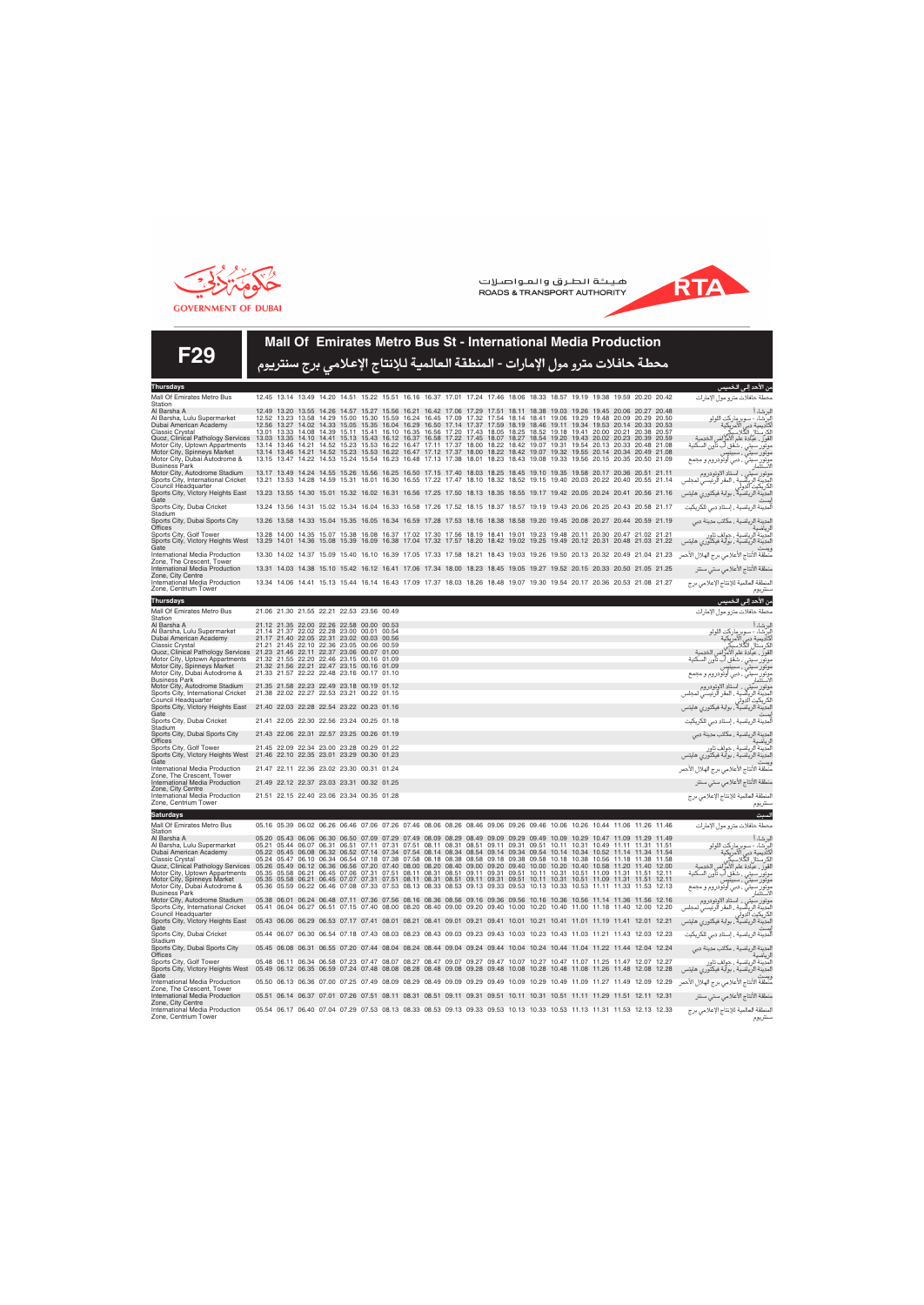





| <b>Saturdays</b>                                                                  |                                                                                                                         |  |  |  |  |  |  |  |  |  | سىت                                                       |
|-----------------------------------------------------------------------------------|-------------------------------------------------------------------------------------------------------------------------|--|--|--|--|--|--|--|--|--|-----------------------------------------------------------|
| Mall Of Emirates Metro Bus<br>Station                                             | 12.16 12.49 13.20 13.49 14.20 14.50 15.20 15.49 16.18 16.42 17.05 17.28 17.50 18.09 18.28 18.50 19.10 19.29 19.48 20.08 |  |  |  |  |  |  |  |  |  | محطة حافلات مترو مول الإمارات                             |
| Al Barsha A                                                                       | 12.19 12.53 13.25 13.54 14.25 14.55 15.25 15.54 16.23 16.47 17.10 17.33 17.55 18.14 18.33 18.55 19.15 19.33 19.52 20.12 |  |  |  |  |  |  |  |  |  | لبر شاء أ                                                 |
| Al Barsha, Lulu Supermarket                                                       | 12.21 12.55 13.28 13.57 14.28 14.58 15.28 15.57 16.26 16.50 17.13 17.36 17.58 18.17 18.36 18.58 19.18 19.35 19.54 20.14 |  |  |  |  |  |  |  |  |  | لبرشاء - سوبر ماركت اللولو                                |
| Dubai American Academy                                                            | 12.24 12.58 13.32 14.01 14.32 15.02 15.32 16.01 16.30 16.54 17.17 17.40 18.02 18.21 18.40 19.02 19.22 19.38 19.57 20.17 |  |  |  |  |  |  |  |  |  |                                                           |
| <b>Classic Crystal</b>                                                            | 12.28 13.02 13.37 14.06 14.37 15.07 15.37 16.06 16.35 16.59 17.22 17.45 18.07 18.26 18.45 19.07 19.27 19.42 20.01 20.21 |  |  |  |  |  |  |  |  |  | أكاديمية دبيّ الآمريكية<br>الكرستال الكلاسيكي             |
| Quoz, Clinical Pathology Services                                                 | 12.30 13.04 13.39 14.08 14.39 15.09 15.39 16.08 16.37 17.01 17.24 17.47 18.09 18.28 18.47 19.09 19.29 19.44 20.03 20.23 |  |  |  |  |  |  |  |  |  | القورِّ ، عيَّادة علم الأمرَّاض الخدمية                   |
| Motor City, Uptown Appartments                                                    | 12.41 13.14 13.49 14.18 14.49 15.19 15.49 16.18 16.47 17.11 17.34 17.57 18.19 18.38 18.57 19.19 19.39 19.54 20.12 20.32 |  |  |  |  |  |  |  |  |  | موتور سيتي ، شقق أب تأون السكنية                          |
| Motor City, Spinneys Market                                                       | 12.41 13.14 13.50 14.19 14.50 15.20 15.50 16.19 16.48 17.12 17.35 17.58 18.20 18.39 18.58 19.20 19.39 19.54 20.13 20.33 |  |  |  |  |  |  |  |  |  | موتور سيتى ، سبينيس                                       |
| Motor City, Dubai Autodrome &                                                     | 12.43 13.15 13.51 14.20 14.51 15.21 15.51 16.20 16.49 17.13 17.36 17.59 18.21 18.40 18.59 19.21 19.40 19.55 20.14 20.34 |  |  |  |  |  |  |  |  |  | موتور سيتي ، دبي اوتودروم و مجمع                          |
| <b>Business Park</b>                                                              |                                                                                                                         |  |  |  |  |  |  |  |  |  | الاستثمار                                                 |
| Motor City, Autodrome Stadium                                                     | 12.46 13.17 13.53 14.22 14.53 15.23 15.53 16.22 16.51 17.15 17.38 18.01 18.23 18.42 19.01 19.23 19.42 19.57 20.15 20.35 |  |  |  |  |  |  |  |  |  | موتور سيتى ، استاد الاوتودروم                             |
| Sports City, International Cricket                                                | 12.50 13.22 13.57 14.26 14.57 15.27 15.57 16.26 16.55 17.19 17.42 18.05 18.27 18.46 19.05 19.27 19.45 20.00 20.19 20.39 |  |  |  |  |  |  |  |  |  | المدينة الرياضية ، المقر الرئيسي لمجلس                    |
| Council Headquarter                                                               |                                                                                                                         |  |  |  |  |  |  |  |  |  | لکر یکیت الدولے                                           |
| Sports City, Victory Heights East                                                 | 12.51 13.23 13.59 14.28 14.59 15.29 15.59 16.28 16.57 17.21 17.44 18.07 18.29 18.48 19.07 19.29 19.47 20.02 20.20 20.40 |  |  |  |  |  |  |  |  |  | المدينة الرياضية"، بوابة فيكتوري هايتس                    |
| Gate                                                                              |                                                                                                                         |  |  |  |  |  |  |  |  |  |                                                           |
| Sports City, Dubai Cricket<br>Stadium                                             | 12.53 13.25 14.00 14.29 15.00 15.30 16.00 16.29 16.58 17.22 17.45 18.08 18.30 18.49 19.08 19.30 19.48 20.03 20.22 20.42 |  |  |  |  |  |  |  |  |  | لمدينة الرياضية ، إستاد دبي للكريكيت                      |
| Sports City, Dubai Sports City                                                    | 12.54 13.26 14.02 14.31 15.02 15.32 16.02 16.31 17.00 17.24 17.47 18.10 18.32 18.51 19.10 19.32 19.50 20.05 20.23 20.43 |  |  |  |  |  |  |  |  |  |                                                           |
| Offices                                                                           |                                                                                                                         |  |  |  |  |  |  |  |  |  | لمدينة الرياضية ، مكاتب مدينة دبي                         |
| Sports City, Golf Tower                                                           | 12.57 13.29 14.05 14.34 15.05 15.35 16.05 16.34 17.03 17.27 17.50 18.13 18.35 18.54 19.13 19.34 19.52 20.07 20.26 20.46 |  |  |  |  |  |  |  |  |  | لمدينة الرياضية ، حولف تاور                               |
| Sports City, Victory Heights West                                                 | 12.59 13.31 14.06 14.35 15.06 15.36 16.06 16.35 17.04 17.28 17.51 18.14 18.36 18.55 19.14 19.36 19.54 20.09 20.27 20.47 |  |  |  |  |  |  |  |  |  | لمدينة الرياضية ، بوابة فيكتوري هايتس                     |
| Gate                                                                              |                                                                                                                         |  |  |  |  |  |  |  |  |  |                                                           |
| International Media Production                                                    | 13.00 13.32 14.07 14.36 15.07 15.37 16.07 16.36 17.05 17.29 17.52 18.15 18.37 18.56 19.15 19.37 19.55 20.10 20.28 20.48 |  |  |  |  |  |  |  |  |  | منطقة الأنتاج الأعلامي برج الهلال الأحمر                  |
| Zone. The Crescent. Tower                                                         |                                                                                                                         |  |  |  |  |  |  |  |  |  |                                                           |
| International Media Production                                                    | 13.01 13.33 14.09 14.38 15.09 15.39 16.09 16.38 17.07 17.31 17.54 18.17 18.39 18.58 19.17 19.38 19.56 20.11 20.30 20.50 |  |  |  |  |  |  |  |  |  | منطقة الأنتاج الأعلامي ستي سنتر                           |
| Zone, City Centre                                                                 |                                                                                                                         |  |  |  |  |  |  |  |  |  |                                                           |
| International Media Production                                                    | 13.04 13.36 14.12 14.41 15.12 15.42 16.12 16.41 17.10 17.34 17.57 18.20 18.42 19.01 19.20 19.41 19.59 20.14 20.32 20.52 |  |  |  |  |  |  |  |  |  | لمنطقة العالمية للإنتاج الإعلامي برج                      |
| Zone, Centrium Tower                                                              |                                                                                                                         |  |  |  |  |  |  |  |  |  | سنتريوم                                                   |
|                                                                                   |                                                                                                                         |  |  |  |  |  |  |  |  |  |                                                           |
| <b>Saturdays</b>                                                                  |                                                                                                                         |  |  |  |  |  |  |  |  |  | سىت                                                       |
|                                                                                   |                                                                                                                         |  |  |  |  |  |  |  |  |  |                                                           |
| Mall Of Emirates Metro Bus                                                        | 20.30 20.51 21.11 21.31 21.51 22.17 22.54 23.51                                                                         |  |  |  |  |  |  |  |  |  | محطة حافلات مترو مول الإمارات                             |
| Station                                                                           |                                                                                                                         |  |  |  |  |  |  |  |  |  |                                                           |
| Al Barsha A                                                                       | 20.34 20.55 21.15 21.35 21.55 22.21 22.58 23.55                                                                         |  |  |  |  |  |  |  |  |  | لبر شاء أ                                                 |
| Al Barsha, Lulu Supermarket                                                       | 20.36 20.56 21.16 21.36 21.56 22.22 22.59 23.56                                                                         |  |  |  |  |  |  |  |  |  | لبر شاء - سوبر مار كت اللولو                              |
| Dubai American Academy                                                            | 20.39 20.59 21.18 21.38 21.58 22.24 23.01 23.58                                                                         |  |  |  |  |  |  |  |  |  |                                                           |
| <b>Classic Crystal</b>                                                            | 20.43 21.02 21.21 21.41 22.01 22.27 23.04 00.01                                                                         |  |  |  |  |  |  |  |  |  | أكاديمية دبي الأمريكية<br>الكرستال الكلاسيكي              |
| Quoz, Clinical Pathology Services 20.45 21.04 21.22 21.42 22.02 22.28 23.05 00.02 |                                                                                                                         |  |  |  |  |  |  |  |  |  | القوز ، عيادة علم الأمرَّ اض الخدمية                      |
| Motor City, Uptown Appartments<br>Motor City, Spinneys Market                     | 20.54 21.13 21.31 21.51 22.11 22.37 23.14 00.11<br>20.55 21.13 21.32 21.52 22.12 22.38 23.15 00.11                      |  |  |  |  |  |  |  |  |  | موتور سيتي ، شقق آب تأون السكنية                          |
| Motor City, Dubai Autodrome &                                                     | 20.56 21.14 21.33 21.53 22.13 22.39 23.16 00.12                                                                         |  |  |  |  |  |  |  |  |  | موتور سيتى ، سبينيس                                       |
| <b>Business Park</b>                                                              |                                                                                                                         |  |  |  |  |  |  |  |  |  | موتور سيتي ، دبي اوتودروم و مجمع                          |
| Motor City, Autodrome Stadium                                                     | 20.57 21.16 21.34 21.54 22.14 22.40 23.17 00.13                                                                         |  |  |  |  |  |  |  |  |  | موتور سيتى ، استاد الاوتودروم                             |
| Sports City, International Cricket                                                | 21.01 21.19 21.37 21.57 22.17 22.43 23.20 00.16                                                                         |  |  |  |  |  |  |  |  |  |                                                           |
| Council Headquarter                                                               |                                                                                                                         |  |  |  |  |  |  |  |  |  | المدينة الرياضية ، المقر الرئيسي لمجلس<br>لكر ىكىت الدوله |
| Sports City, Victory Heights East                                                 | 21.02 21.20 21.39 21.59 22.19 22.45 23.22 00.17                                                                         |  |  |  |  |  |  |  |  |  | لمدينة الرياضية ، بوابة فيكتوري هايتس                     |
| Gate                                                                              |                                                                                                                         |  |  |  |  |  |  |  |  |  |                                                           |
| Sports City, Dubai Cricket                                                        | 21.04 21.22 21.40 22.00 22.20 22.46 23.23 00.19                                                                         |  |  |  |  |  |  |  |  |  | لمدينة الرياضية ، إستاد دبي للكريكيت                      |
| Stadium                                                                           |                                                                                                                         |  |  |  |  |  |  |  |  |  |                                                           |
| Sports City, Dubai Sports City                                                    | 21.06 21.24 21.42 22.02 22.22 22.48 23.25 00.20                                                                         |  |  |  |  |  |  |  |  |  | لمدينة الرياضية ، مكاتب مدينة دبي                         |
| Offices                                                                           |                                                                                                                         |  |  |  |  |  |  |  |  |  |                                                           |
| Sports City, Golf Tower                                                           | 21.09 21.27 21.45 22.05 22.25 22.51 23.28 00.23                                                                         |  |  |  |  |  |  |  |  |  | لمدينة الرياضية ، حولف تاور                               |
| Sports City, Victory Heights West<br>Gate                                         | 21.10 21.28 21.46 22.06 22.26 22.52 23.29 00.24                                                                         |  |  |  |  |  |  |  |  |  | لمدينة الرياضية ، بوابة فيكتوري هايتس                     |
| International Media Production                                                    | 21.11 21.29 21.47 22.07 22.27 22.53 23.30 00.25                                                                         |  |  |  |  |  |  |  |  |  |                                                           |
| Zone, The Crescent, Tower                                                         |                                                                                                                         |  |  |  |  |  |  |  |  |  | مّنطقة الأنتاج الأعلامي برج الهلال الأحمر                 |
| International Media Production                                                    | 21.12 21.30 21.49 22.09 22.29 22.55 23.32 00.26                                                                         |  |  |  |  |  |  |  |  |  |                                                           |
| Zone, City Centre                                                                 |                                                                                                                         |  |  |  |  |  |  |  |  |  | منطقة الأنتاج الأعلامي ستي سنتر                           |
| International Media Production<br>Zone, Centrium Tower                            | 21.15 21.33 21.51 22.11 22.31 22.57 23.34 00.28                                                                         |  |  |  |  |  |  |  |  |  | لمنطقة العالمية للإنتاج الإعلامي برج                      |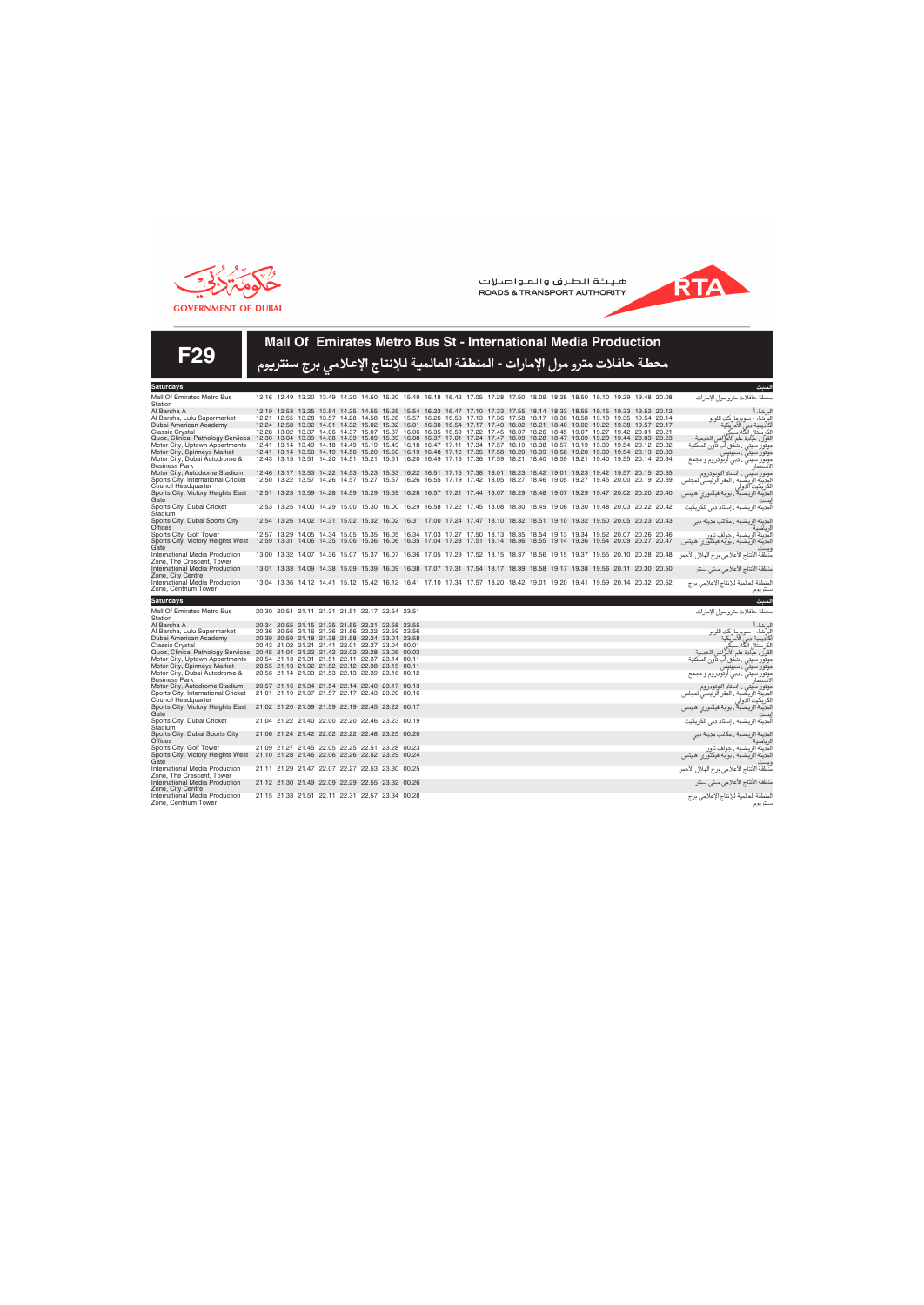



## **F29 International Media Production - Mall Of Emirates Metro Bus St**

| I EV                                                                                   |  | المنطقة العالمية للإنتاج الإعلامي برج سنتريوم - محطة حافلات مترو مول الإمارات                                                                                                                                                                      |  |  |  |  |  |  |  |  |                                                                                        |
|----------------------------------------------------------------------------------------|--|----------------------------------------------------------------------------------------------------------------------------------------------------------------------------------------------------------------------------------------------------|--|--|--|--|--|--|--|--|----------------------------------------------------------------------------------------|
| <b>Friday</b>                                                                          |  |                                                                                                                                                                                                                                                    |  |  |  |  |  |  |  |  | الحمعة                                                                                 |
| International Media Production<br>Zone. Centrium Tower                                 |  | 09.26 10.09 10.39 11.08 11.41 12.11 12.41 13.11 13.41 14.14 14.41 15.11 15.40 16.11 16.46 17.16 17.46 18.17 18.52 19.21                                                                                                                            |  |  |  |  |  |  |  |  | المنطقة العالمية للإنتاج الإعلامي برج                                                  |
| <b>International Media Production</b><br>Zone. Centrium Tower                          |  | 09.27 10.10 10.40 11.09 11.42 12.12 12.42 13.12 13.42 14.15 14.42 15.12 15.41 16.12 16.47 17.17 17.47 18.18 18.53 19.22                                                                                                                            |  |  |  |  |  |  |  |  | سنتريوم<br>المنطقة العالمية للإنتاج الإعلامي برج                                       |
| International Media Production<br>Zone, City Centre                                    |  | 09.28 10.11 10.41 11.10 11.43 12.13 12.43 13.13 13.43 14.16 14.43 15.13 15.43 16.13 16.49 17.19 17.49 18.19 18.54 19.23                                                                                                                            |  |  |  |  |  |  |  |  | سنتريوم<br>منطقة الأنتاج الأعلامي ستي سنتر                                             |
| <b>International Media Production</b><br>Zone. The Crescent. Tower                     |  | 09.30 10.13 10.43 11.12 11.45 12.15 12.45 13.15 13.45 14.18 14.45 15.15 15.45 16.15 16.51 17.21 17.51 18.21 18.56 19.25                                                                                                                            |  |  |  |  |  |  |  |  | منطقة الأنتاج الأعلامى برج الهلال الاحمر                                               |
| Sports City, Victory Heights West<br>Gate                                              |  | 09.33 10.16 10.46 11.15 11.48 12.18 12.48 13.18 13.48 14.21 14.47 15.18 15.47 16.18 16.53 17.23 17.53 18.23 18.58 19.27                                                                                                                            |  |  |  |  |  |  |  |  | المدينة الرياضية ، بوابة فيكتوري هايتس                                                 |
| Sports City, Golf Tower<br>Sports City, Dubai Sports City<br>Offices                   |  | 09.34 10.17 10.47 11.16 11.49 12.19 12.49 13.19 13.49 14.22 14.48 15.19 15.48 16.19 16.54 17.24 17.54 18.24 18.59 19.28<br>09.38 10.21 10.51 11.20 11.53 12.23 12.53 13.23 13.53 14.26 14.52 15.23 15.52 16.23 16.58 17.28 17.58 18.27 19.02 19.31 |  |  |  |  |  |  |  |  | ويست<br>المدينة الرياضية ، جولف تاور<br>المدينة الرياضية ، مكاتب مدينة دبي<br>لا ماضمة |
| Sports City, Dubai Cricket<br>Stadium                                                  |  | 09.39 10.22 10.52 11.21 11.54 12.24 12.54 13.24 13.54 14.27 14.54 15.24 15.54 16.24 17.00 17.30 18.00 18.28 19.03 19.32                                                                                                                            |  |  |  |  |  |  |  |  | المدينة الرياضية ، إستاد دبي للكريكيت                                                  |
| Sports City, Victory Heights East<br>Gate                                              |  | 09.40 10.23 10.53 11.22 11.55 12.25 12.55 13.25 13.55 14.28 14.55 15.26 15.55 16.26 17.01 17.31 18.01 18.29 19.04 19.33                                                                                                                            |  |  |  |  |  |  |  |  | المدينة الرياضية ، بوابة فيكتوري هايتس                                                 |
| Sports City, International Cricket<br>Council Headquarter                              |  | 09.42 10.25 10.55 11.24 11.57 12.27 12.57 13.27 13.57 14.30 14.57 15.28 15.58 16.28 17.04 17.34 18.03 18.31 19.06 19.35                                                                                                                            |  |  |  |  |  |  |  |  | ألمدينة الرياضية ، المقر الرئيسي لمجلس<br>الكريكيت الدولى                              |
| Motor City, Autodrome Stadium<br>Motor City, Dubai Autodrome &<br><b>Business Park</b> |  | 09.46 10.29 10.59 11.28 12.01 12.31 13.01 13.31 14.01 14.34 15.00 15.32 16.01 16.32 17.07 17.37 18.06 18.34 19.09 19.38<br>09.47 10.30 11.00 11.29 12.02 12.32 13.02 13.32 14.02 14.35 15.01 15.33 16.02 16.33 17.08 17.38 18.07 18.35 19.10 19.39 |  |  |  |  |  |  |  |  | أستاد الاوتودروم<br>موتور سيتى،<br>مونور سيتي، دبي اونودروم و مجمع<br>لاستثمار         |
| Motor City, Spinneys Market<br>Motor City, Uptown Appartments                          |  | 09.48 10.31 11.01 11.30 12.03 12.33 13.03 13.33 14.03 14.36 15.03 15.34 16.04 16.34 17.10 17.40 18.08 18.36 19.11 19.40<br>09.50 10.33 11.03 11.32 12.05 12.35 13.05 13.35 14.05 14.38 15.04 15.36 16.05 16.36 17.11 17.41 18.10 18.38 19.13 19.42 |  |  |  |  |  |  |  |  | موتور سيتى<br>سبينيس<br>موتور سيتيَّ ، شقق أب تاون السكنية                             |
| Classic Crystal<br>Dubai American Academy                                              |  | 09.59 10.42 11.12 11.41 12.14 12.44 13.14 13.44 14.14 14.47 15.13 15.44 16.14 16.44 17.20 17.50 18.19 18.47 19.22 19.51<br>10.02 10.45 11.15 11.44 12.17 12.47 13.17 13.47 14.17 14.50 15.16 15.47 16.17 16.47 17.23 17.53 18.23 18.51 19.26 19.55 |  |  |  |  |  |  |  |  | الكرستال الكلاسيك<br>أكاديمية دبي الأمريكية                                            |
| Al Barsha A<br>The Mall Of The Emirates 1                                              |  | 10.04 10.47 11.17 11.46 12.19 12.49 13.19 13.49 14.19 14.52 15.18 15.50 16.19 16.50 17.25 17.55 18.26 18.54 19.29 19.58<br>10.05 10.48 11.18 11.47 12.20 12.50 13.20 13.50 14.20 14.53 15.19 15.51 16.20 16.51 17.26 17.56 18.27 18.55 19.30 19.59 |  |  |  |  |  |  |  |  | لد شاء أ<br>مولِّ الإمارات ١                                                           |
| The Mall Of The Emirates 2<br>Mall of Emirates. Saleh Bin Lahei<br><b>Building</b>     |  | 10.06 10.49 11.19 11.48 12.21 12.51 13.21 13.51 14.21 14.54 15.20 15.52 16.21 16.52 17.27 17.57 18.29 18.57 19.32 20.01<br>10.07 10.50 11.20 11.49 12.22 12.52 13.22 13.52 14.22 14.55 15.21 15.52 16.22 16.52 17.28 17.58 18.29 18.57 19.32 20.01 |  |  |  |  |  |  |  |  | مول الإمارات ٢<br>مول الإمارات ، بناية صالح بن لاحج                                    |
| Mall Of Emirates Metro Bus<br>Station                                                  |  | 10.09 10.52 11.22 11.51 12.24 12.54 13.24 13.54 14.24 14.57 15.23 15.54 16.24 16.54 17.30 18.00 18.32 19.00 19.35 20.04                                                                                                                            |  |  |  |  |  |  |  |  | محطة حافلات مترو مول الإمارات                                                          |

| Friday                                                                                          |                                                       |  |  |  | الجمعة                                                                                                                 |
|-------------------------------------------------------------------------------------------------|-------------------------------------------------------|--|--|--|------------------------------------------------------------------------------------------------------------------------|
| International Media Production<br>Zone, Centrium Tower                                          | 19.47 20.17 20.47 21.19 21.45 22.12 22.41 23.14 23.44 |  |  |  | المنطقة العالمية للإنتاج الإعلامي برج<br>سنتريوم<br>المنطقة العالمية للإنتاج الإعلامي برج                              |
| International Media Production<br>Zone, Centrium Tower                                          | 19.48 20.18 20.48 21.20 21.46 22.13 22.42 23.15 23.45 |  |  |  |                                                                                                                        |
| International Media Production<br>Zone, City Centre                                             | 19.49 20.19 20.49 21.21 21.47 22.14 22.43 23.16 23.46 |  |  |  | سنتريوم<br>سنتريوم<br>منطقة الأنتاج الأعلامي ستي سنتر                                                                  |
| International Media Production<br>Zone. The Crescent. Tower                                     | 19.51 20.21 20.51 21.23 21.49 22.16 22.45 23.18 23.48 |  |  |  | منطقة الأنتاج الأعلامي برج الهلال الأحمر                                                                               |
| Sports City, Victory Heights West<br>Gate                                                       | 19.53 20.23 20.53 21.25 21.51 22.18 22.47 23.19 23.49 |  |  |  | المدينة الرياضية ، بوابة فيكتوري هايتس                                                                                 |
| Sports City, Golf Tower                                                                         | 19.54 20.24 20.54 21.26 21.52 22.19 22.48 23.20 23.50 |  |  |  |                                                                                                                        |
| Sports City, Dubai Sports City<br>Offices                                                       | 19.57 20.27 20.57 21.29 21.55 22.22 22.51 23.23 23.53 |  |  |  | ويست<br>المدينة الرباضية ، جولف تاور<br>المدينة الرباضية ، مكاتب مدينة دبي<br>الرباضية                                 |
| Sports City, Dubai Cricket<br>Stadium                                                           | 19.58 20.28 20.58 21.30 21.57 22.23 22.53 23.24 23.54 |  |  |  | المدينة الرياضية ، إستاد دبي للكريكيت                                                                                  |
| Sports City, Victory Heights East 19.59 20.29 20.59 21.31 21.58 22.24 22.54 23.25 23.55<br>Gate |                                                       |  |  |  | المدينة الرياضية ، بوابة فيكتوري هايتس                                                                                 |
| Sports City, International Cricket<br>Council Headquarter                                       | 20.01 20.31 21.01 21.33 22.00 22.26 22.56 23.26 23.56 |  |  |  | إيست<br>ألمدينة الرياضية ، المقر الرئيسي لمجلس<br>مدينه <sub>"ترج</sub><br>الكريكيت الدولي<br>- تصديق استاد الاوتودروم |
| Motor City, Autodrome Stadium                                                                   | 20.04 20.34 21.04 21.37 22.03 22.30 22.59 23.29 23.59 |  |  |  |                                                                                                                        |
| Motor City, Dubai Autodrome &<br><b>Business Park</b>                                           | 20.05 20.35 21.05 21.38 22.04 22.31 23.00 23.29 23.59 |  |  |  | موتور سيتي ، دبي أوتودروّم و مجمع<br>الاستثمار                                                                         |
| Motor City, Spinneys Market                                                                     | 20.06 20.36 21.07 21.39 22.06 22.32 23.01 23.30 00.00 |  |  |  |                                                                                                                        |
| Motor City, Uptown Appartments                                                                  | 20.08 20.38 21.08 21.41 22.07 22.34 23.02 23.31 00.01 |  |  |  |                                                                                                                        |
| Classic Crystal                                                                                 | 20.17 20.47 21.17 21.50 22.16 22.43 23.10 23.39 00.09 |  |  |  | سرور صيبي ، شقق أب تاون السكنية<br>موتور سبيني ، شقق أب تاون السكنية<br>الكرستال الكلابسيكي<br>أكاديمية دبي الأمريكية  |
| Dubai American Academy                                                                          | 20.21 20.51 21.20 21.53 22.19 22.46 23.12 23.41 00.11 |  |  |  |                                                                                                                        |
| Al Barsha A                                                                                     | 20.24 20.54 21.22 21.55 22.21 22.48 23.14 23.43 00.13 |  |  |  |                                                                                                                        |
| The Mall Of The Emirates 1                                                                      | 20.25 20.55 21.23 21.56 22.22 22.49 23.14 23.43 00.13 |  |  |  | مولّ الإمارات ١                                                                                                        |
| The Mall Of The Emirates 2                                                                      | 20.27 20.57 21.24 21.57 22.23 22.50 23.15 23.44 00.14 |  |  |  | مول الإمارات ٢<br>مول الإمارات , بناية صالح بن لاحج                                                                    |
| Mall of Emirates, Saleh Bin Lahej<br><b>Building</b>                                            | 20.27 20.57 21.25 21.58 22.24 22.51 23.16 23.45 00.15 |  |  |  |                                                                                                                        |
| Mall Of Emirates Metro Bus<br>Station                                                           | 20.30 21.00 21.27 21.59 22.26 22.52 23.17 23.46 00.16 |  |  |  | محطة حافلات مترو مول الإمارات                                                                                          |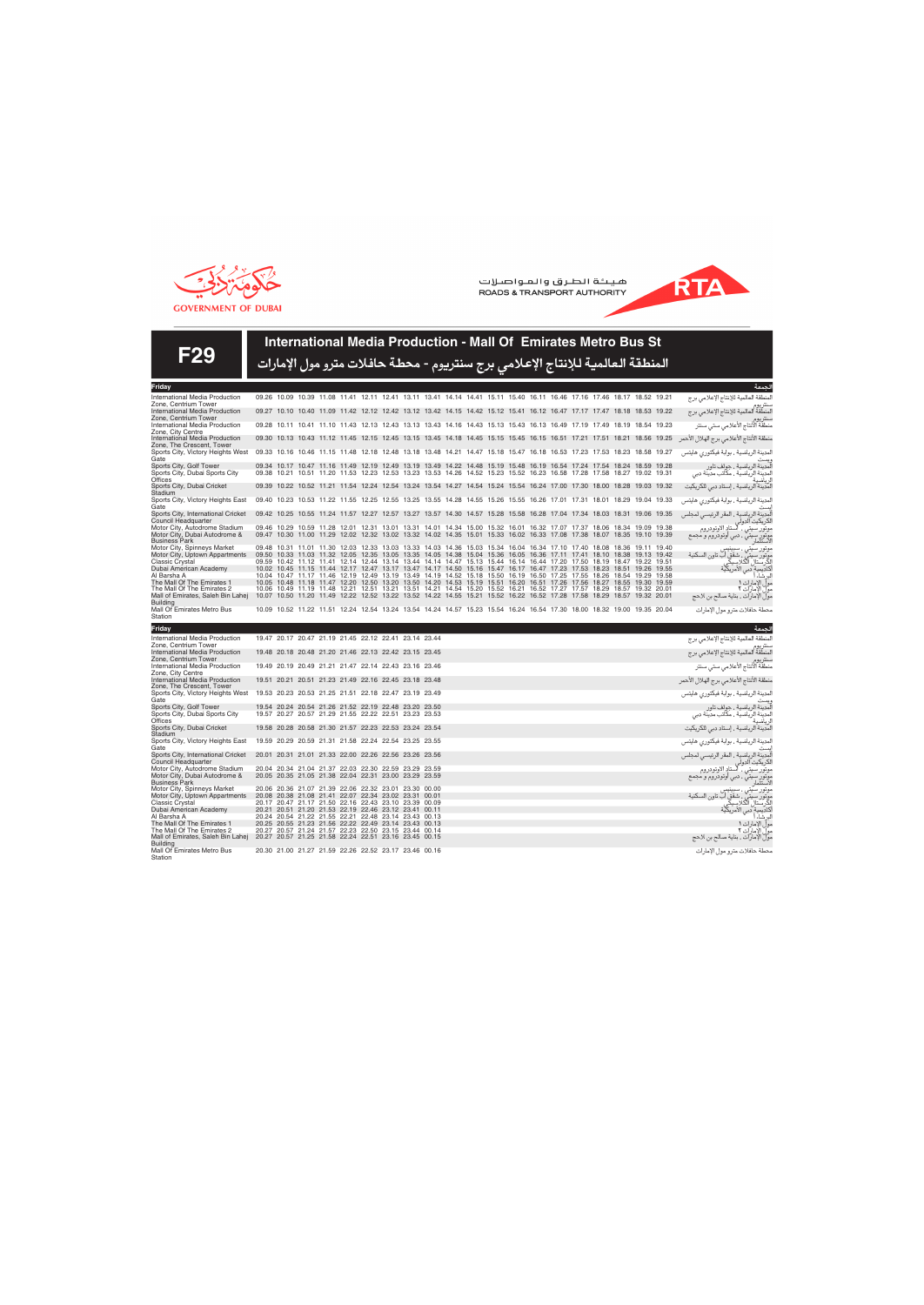

**F29**

**Sunday to Wednesday**

Zone, Centrium Tower

Offices Sports City, Dubai Cricket Stadium

Zone, City Centre

Gate

**Gate** 

هيئة الطرق والمواصلات **ROADS & TRANSPORT AUTHORITY** 



| Station                                                        |  |  |  |  |  |  |  |                                                                                                                                                                                                                                                    |  |  |
|----------------------------------------------------------------|--|--|--|--|--|--|--|----------------------------------------------------------------------------------------------------------------------------------------------------------------------------------------------------------------------------------------------------|--|--|
| <b>Building</b><br>Mall Of Emirates Metro Bus                  |  |  |  |  |  |  |  | 04.46 05.25 06.03 06.23 06.42 07.03 07.29 07.52 08.11 08.32 08.54 09.16 09.34 09.52 10.08 10.27 10.45 11.04 11.24 11.44                                                                                                                            |  |  |
| Mall of Emirates, Saleh Bin Lahei                              |  |  |  |  |  |  |  | 04.44 05.23 06.01 06.21 06.41 07.02 07.27 07.50 08.09 08.30 08.52 09.14 09.32 09.50 10.06 10.25 10.43 11.02 11.22 11.42                                                                                                                            |  |  |
| The Mall Of The Emirates 2                                     |  |  |  |  |  |  |  | 04.44 05.23 06.01 06.21 06.40 07.01 07.27 07.50 08.09 08.30 08.52 09.14 09.32 09.50 10.05 10.24 10.42 11.01 11.21 11.41                                                                                                                            |  |  |
| The Mall Of The Emirates 1                                     |  |  |  |  |  |  |  | 04.43 05.22 06.00 06.20 06.40 07.00 07.26 07.49 08.08 08.29 08.51 09.13 09.31 09.49 10.04 10.23 10.41 11.00 11.20 11.40                                                                                                                            |  |  |
| Al Barsha A                                                    |  |  |  |  |  |  |  | 04.42 05.21 05.59 06.19 06.39 06.59 07.24 07.47 08.06 08.27 08.49 09.11 09.29 09.47 10.03 10.22 10.40 10.59 11.19 11.39                                                                                                                            |  |  |
| Dubai American Academy                                         |  |  |  |  |  |  |  | 04.41 05.20 05.58 06.18 06.37 06.57 07.22 07.45 08.04 08.25 08.47 09.09 09.27 09.45 10.01 10.20 10.38 10.57 11.17 11.37                                                                                                                            |  |  |
| Classic Crystal                                                |  |  |  |  |  |  |  | 04.38 05.17 05.55 06.15 06.35 06.55 07.19 07.42 08.01 08.22 08.44 09.06 09.24 09.42 09.57 10.16 10.34 10.53 11.13 11.33                                                                                                                            |  |  |
| Motor City, Uptown Appartments                                 |  |  |  |  |  |  |  | 04.29 05.08 05.46 06.06 06.26 06.46 07.07 07.30 07.49 08.10 08.32 08.55 09.14 09.32 09.48 10.07 10.25 10.44 11.04 11.24                                                                                                                            |  |  |
| Motor City, Spinneys Market                                    |  |  |  |  |  |  |  | 04.28 05.07 05.45 06.05 06.25 06.45 07.06 07.29 07.48 08.09 08.31 08.54 09.13 09.31 09.46 10.05 10.23 10.42 11.02 11.22                                                                                                                            |  |  |
| Business Park                                                  |  |  |  |  |  |  |  |                                                                                                                                                                                                                                                    |  |  |
| Motor City, Autodrome Stadium<br>Motor City, Dubai Autodrome & |  |  |  |  |  |  |  | 04.26 05.05 05.43 06.03 06.22 06.42 07.03 07.26 07.45 08.06 08.28 08.51 09.10 09.28 09.44 10.03 10.21 10.40 11.00 11.20<br>04.27 05.06 05.44 06.04 06.23 06.43 07.04 07.27 07.46 08.07 08.29 08.52 09.12 09.30 09.45 10.04 10.22 10.41 11.01 11.21 |  |  |
| Council Headquarter                                            |  |  |  |  |  |  |  |                                                                                                                                                                                                                                                    |  |  |
| Sports City, International Cricket                             |  |  |  |  |  |  |  | 04.23 05.02 05.40 06.00 06.20 06.40 07.00 07.23 07.42 08.03 08.25 08.48 09.07 09.25 09.41 10.00 10.18 10.37 10.57 11.17                                                                                                                            |  |  |
| .                                                              |  |  |  |  |  |  |  |                                                                                                                                                                                                                                                    |  |  |

| <b>Sundav to Wednesdav</b>                                    |  |                                                                                                                                                                                                                                                    |  |  |  |  |  |  |  |  | من الأحد إلى الأربعاء                                     |  |
|---------------------------------------------------------------|--|----------------------------------------------------------------------------------------------------------------------------------------------------------------------------------------------------------------------------------------------------|--|--|--|--|--|--|--|--|-----------------------------------------------------------|--|
| International Media Production<br>Zone. Centrium Tower        |  | 11.23 11.43 12.01 12.23 12.42 13.15 13.45 14.15 14.45 15.16 15.53 16.24 16.54 17.24 17.49 18.11 18.34 18.56 19.16 19.38                                                                                                                            |  |  |  |  |  |  |  |  | المنطقة العالمية للإنتاج الإعلامي برج                     |  |
| <b>International Media Production</b><br>Zone, Centrium Tower |  | 11.24 11.44 12.02 12.24 12.43 13.16 13.46 14.16 14.46 15.17 15.54 16.25 16.55 17.25 17.50 18.12 18.35 18.57 19.17 19.39                                                                                                                            |  |  |  |  |  |  |  |  | سنتريوم<br>المنطقة العالمية للإنتاج الإعلامي برج          |  |
| International Media Production<br>Zone, City Centre           |  | 11.25 11.45 12.03 12.25 12.44 13.17 13.47 14.17 14.47 15.19 15.56 16.26 16.56 17.27 17.51 18.13 18.36 18.59 19.18 19.40                                                                                                                            |  |  |  |  |  |  |  |  | سنتريوم<br>منطقة الأنتاج الأعلامي ستي سنتر                |  |
| International Media Production<br>Zone, The Crescent, Tower   |  | 11.27 11.47 12.05 12.27 12.46 13.19 13.49 14.19 14.49 15.21 15.58 16.28 16.58 17.29 17.53 18.15 18.38 19.01 19.20 19.42                                                                                                                            |  |  |  |  |  |  |  |  | منطقة الأنتاج الأعلامي برج الهلال الأحمر                  |  |
| Sports City, Victory Heights West<br>Gate                     |  | 11.28 11.48 12.06 12.29 12.48 13.21 13.51 14.21 14.51 15.23 16.00 16.30 17.00 17.31 17.55 18.17 18.40 19.02 19.22 19.43                                                                                                                            |  |  |  |  |  |  |  |  | المدينة الرياضية ، بوابة فيكتوري هايتس                    |  |
| Sports City, Golf Tower                                       |  | 11.29 11.49 12.07 12.30 12.49 13.22 13.52 14.22 14.52 15.24 16.01 16.31 17.01 17.32 17.56 18.18 18.41 19.03 19.23 19.44                                                                                                                            |  |  |  |  |  |  |  |  | ويست<br>لمدينة الرياضية ، جولف تاور                       |  |
| Sports City, Dubai Sports City<br>Offices                     |  | 11.32 11.52 12.10 12.33 12.52 13.25 13.55 14.25 14.55 15.27 16.04 16.34 17.04 17.35 17.59 18.21 18.44 19.06 19.26 19.47                                                                                                                            |  |  |  |  |  |  |  |  | لمدينة الرياضية ، مكاتب مدينة دب <i>ي</i><br>لرياضية      |  |
| Sports City, Dubai Cricket<br>Stadium                         |  | 11.34 11.54 12.12 12.34 12.53 13.27 13.57 14.27 14.57 15.28 16.05 16.36 17.06 17.36 18.01 18.23 18.46 19.08 19.27 19.49                                                                                                                            |  |  |  |  |  |  |  |  | لمدينة الرياضية ، إستاد دبي للكريكيت                      |  |
| Sports City, Victory Heights East<br>Gate                     |  | 11.35 11.55 12.13 12.35 12.54 13.28 13.58 14.28 14.58 15.30 16.07 16.37 17.07 17.38 18.02 18.24 18.47 19.09 19.28 19.50                                                                                                                            |  |  |  |  |  |  |  |  | لمدينة الرياضية ، بوابة فيكتوري هايتس                     |  |
| Sports City, International Cricket<br>Council Headquarter     |  | 11.37 11.57 12.15 12.37 12.56 13.30 14.00 14.30 15.00 15.32 16.09 16.39 17.09 17.40 18.04 18.26 18.49 19.11 19.30 19.52                                                                                                                            |  |  |  |  |  |  |  |  | ألمدينة الرياضية ، المقر الرئيسي لمجلس<br>الكريكيت الدولى |  |
| Motor City, Autodrome Stadium                                 |  | 11.40 12.00 12.18 12.40 13.00 13.34 14.04 14.34 15.04 15.35 16.12 16.43 17.13 17.44 18.08 18.30 18.53 19.14 19.34 19.55                                                                                                                            |  |  |  |  |  |  |  |  | أستاد الاوتودروم<br>موتور سيتى ،                          |  |
| Motor City, Dubai Autodrome &<br><b>Business Park</b>         |  | 11.41 12.01 12.19 12.42 13.01 13.35 14.05 14.35 15.05 15.36 16.13 16.44 17.14 17.45 18.09 18.31 18.54 19.15 19.35 19.56                                                                                                                            |  |  |  |  |  |  |  |  | موتور سيتيّ ، دبي اوتودروم و مجمع<br>لاستثمار             |  |
| Motor City, Spinneys Market                                   |  | 11.42 12.02 12.20 12.43 13.02 13.36 14.06 14.36 15.06 15.38 16.15 16.45 17.16 17.47 18.11 18.33 18.56 19.17 19.36 19.58                                                                                                                            |  |  |  |  |  |  |  |  | موتور سين                                                 |  |
| Motor City, Uptown Appartments<br><b>Classic Crystal</b>      |  | 11.44 12.04 12.22 12.44 13.04 13.38 14.08 14.38 15.08 15.39 16.16 16.47 17.18 17.48 18.13 18.35 18.58 19.18 19.38 19.59<br>11.53 12.13 12.31 12.54 13.14 13.48 14.18 14.48 15.18 15.49 16.26 16.57 17.28 17.58 18.23 18.45 19.07 19.28 19.47 20.09 |  |  |  |  |  |  |  |  | موتور سيتيٍّ، شقق أبِّ تاون السكنية                       |  |
| Dubai American Academv                                        |  | 11.57 12.17 12.35 12.58 13.18 13.52 14.22 14.52 15.22 15.54 16.31 17.02 17.34 18.04 18.29 18.50 19.12 19.32 19.52 20.13                                                                                                                            |  |  |  |  |  |  |  |  | لکر ستال الکلاسیکے                                        |  |
| Al Barsha A                                                   |  | 11.59 12.19 12.37 13.00 13.21 13.55 14.25 14.55 15.25 15.57 16.34 17.06 17.38 18.08 18.33 18.54 19.15 19.35 19.55 20.16                                                                                                                            |  |  |  |  |  |  |  |  | كاديمية دبي الأمريكية<br>لبرشاء أ                         |  |
| The Mall Of The Emirates 1                                    |  | 12.00 12.20 12.38 13.01 13.23 13.57 14.27 14.57 15.27 15.58 16.35 17.08 17.40 18.10 18.35 18.56 19.16 19.37 19.56 20.18                                                                                                                            |  |  |  |  |  |  |  |  | مولّ الإمارات ١                                           |  |
| The Mall Of The Emirates 2                                    |  | 12.01 12.21 12.39 13.03 13.24 13.58 14.28 14.58 15.28 16.00 16.37 17.10 17.41 18.12 18.36 18.58 19.18 19.38 19.58 20.19                                                                                                                            |  |  |  |  |  |  |  |  | مول الامارات ۲                                            |  |
| Mall of Emirates, Saleh Bin Lahej<br><b>Buildina</b>          |  | 12.02 12.22 12.40 13.04 13.25 13.59 14.29 14.59 15.29 16.01 16.38 17.11 17.43 18.13 18.38 18.59 19.19 19.39 19.59 20.20                                                                                                                            |  |  |  |  |  |  |  |  | مولّ الإمارات ، بناية صالح بن لاحج                        |  |
| Mall Of Emirates Metro Bus                                    |  | 12.04 12.24 12.42 13.06 13.28 14.02 14.32 15.02 15.32 16.03 16.40 17.14 17.46 18.17 18.41 19.02 19.21 19.42 20.01 20.23                                                                                                                            |  |  |  |  |  |  |  |  | محطة حافلات مترو مول الامارات                             |  |

Station

نيّ ، شقق اب<br>الكلاسيكي<br>بي الأمريكية

ŔTA

مول الإمارات ٢<br>مول الإمارات ، بناية صالح بن لاحج بحطة حافلات مترو مول الإمارات

البرشاء ا<br>مول الإمارات ا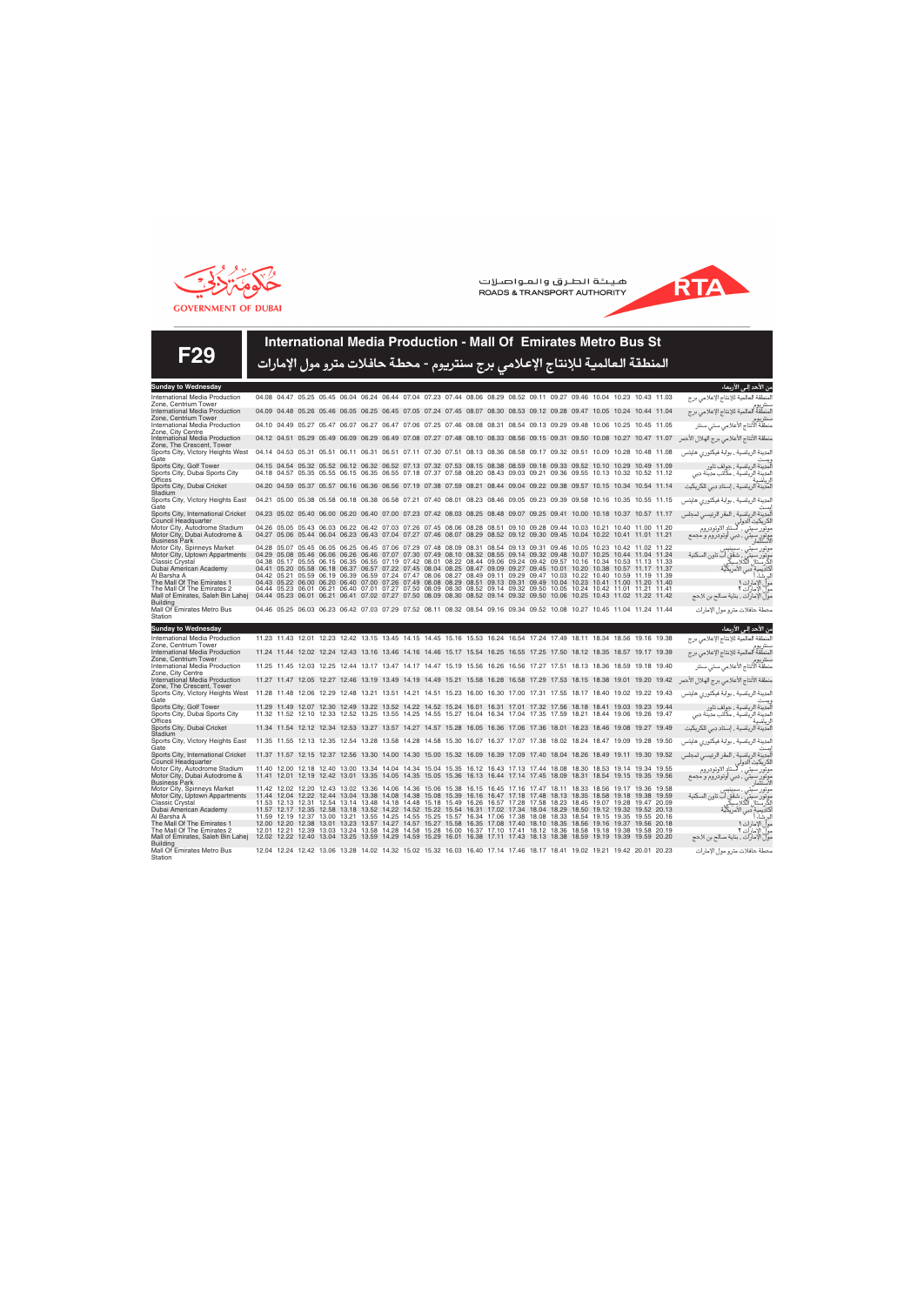

**F29**

هيئة الطرق والمواصلات ROADS & TRANSPORT AUTHORITY



## **International Media Production - Mall Of Emirates Metro Bus St** المنطقة العالمية لـلإنتاج الإعـلامى برج سنتريوم - محطـة حافـلات مترو مول الإمارات

| <b>Sunday to Wednesday</b>                                                                                                                                                              |                                                                                        |  |  |  |  |  |  |                                                                                                                                                                                                                                                    |  |  |                                                                                                                         | من الأحد إل <i>ى</i> الأربعاء                                                                                         |                 |
|-----------------------------------------------------------------------------------------------------------------------------------------------------------------------------------------|----------------------------------------------------------------------------------------|--|--|--|--|--|--|----------------------------------------------------------------------------------------------------------------------------------------------------------------------------------------------------------------------------------------------------|--|--|-------------------------------------------------------------------------------------------------------------------------|-----------------------------------------------------------------------------------------------------------------------|-----------------|
| International Media Production<br>Zone, Centrium Tower                                                                                                                                  | 20.00 20.24 20.46 21.12 21.42 22.09 22.48                                              |  |  |  |  |  |  |                                                                                                                                                                                                                                                    |  |  |                                                                                                                         |                                                                                                                       |                 |
| <b>International Media Production</b><br>Zone, Centrium Tower                                                                                                                           | 20.01 20.25 20.47 21.13 21.43 22.10 22.49                                              |  |  |  |  |  |  |                                                                                                                                                                                                                                                    |  |  |                                                                                                                         | سنتريوم<br>المنطقة العالمية للإنتاج الإعلامي برج                                                                      |                 |
| International Media Production<br>Zone, City Centre                                                                                                                                     | 20.02 20.26 20.49 21.15 21.45 22.11 22.50                                              |  |  |  |  |  |  |                                                                                                                                                                                                                                                    |  |  |                                                                                                                         | سنتريوم.<br>منطقة الأنتاج الأعلامي ستي سنتر                                                                           |                 |
| International Media Production<br>Zone, The Crescent, Tower                                                                                                                             | 20.04 20.28 20.51 21.17 21.47 22.13 22.52                                              |  |  |  |  |  |  |                                                                                                                                                                                                                                                    |  |  |                                                                                                                         | منطقة الأنتاج الأعلامي برج الهلال الأحمر                                                                              |                 |
| Sports City, Victory Heights West 20.05 20.29 20.52 21.18 21.48 22.15 22.54<br>Gate                                                                                                     |                                                                                        |  |  |  |  |  |  |                                                                                                                                                                                                                                                    |  |  |                                                                                                                         | لمدينة الرياضية ، بوابة فيكتوري هايتس                                                                                 |                 |
| Sports City, Golf Tower<br>Sports City, Dubai Sports City<br>Offices                                                                                                                    | 20.06 20.30 20.53 21.19 21.49 22.16 22.55<br>20.09 20.33 20.56 21.22 21.52 22.19 22.58 |  |  |  |  |  |  |                                                                                                                                                                                                                                                    |  |  |                                                                                                                         | ويست<br>المدينة الرياضية ، جولف تاور<br>لمدينة الرياضية , مكاتب مدينة دبي                                             | لر ياضية        |
| Sports City, Dubai Cricket<br>Stadium                                                                                                                                                   | 20.11 20.35 20.58 21.24 21.54 22.20 22.59                                              |  |  |  |  |  |  |                                                                                                                                                                                                                                                    |  |  |                                                                                                                         | لمّدينة الرياضية ، إستاد دبي للكريكيت                                                                                 |                 |
| Sports City, Victory Heights East<br>Gate                                                                                                                                               | 20.12 20.36 20.59 21.25 21.55 22.21 23.00                                              |  |  |  |  |  |  |                                                                                                                                                                                                                                                    |  |  |                                                                                                                         | المدينة الرياضية ، بوابة فيكتوري هايتس                                                                                |                 |
| Sports City, International Cricket<br>Council Headquarter                                                                                                                               | 20.14 20.38 21.01 21.27 21.57 22.23 23.02                                              |  |  |  |  |  |  |                                                                                                                                                                                                                                                    |  |  |                                                                                                                         | ايست<br>ألمدينة الرياضية ، المقر الرئيسي لمجلس                                                                        |                 |
| Motor City, Autodrome Stadium<br>Motor City, Dubai Autodrome &<br><b>Business Park</b>                                                                                                  | 20.17 20.41 21.04 21.30 22.00 22.26 23.05<br>20.18 20.42 21.05 21.31 22.01 22.28 23.07 |  |  |  |  |  |  |                                                                                                                                                                                                                                                    |  |  |                                                                                                                         | الكريكيت آلدولي<br>الكريكيت آلدولي<br>موتور سيتي ، استاد الاوتودروم<br>موتور سيتي ، دبي أوتودروم و مجمع<br>الاستثمار  |                 |
| Motor City, Spinneys Market<br>Motor City, Uptown Appartments                                                                                                                           | 20.20 20.43 21.06 21.32 22.02 22.29 23.08<br>20.21 20.45 21.08 21.34 22.04 22.30 23.09 |  |  |  |  |  |  |                                                                                                                                                                                                                                                    |  |  |                                                                                                                         | موتور سيتي ، سبينيس<br>موتور سيتي ، شققِ أب تاون السكنية                                                              |                 |
| Classic Crystal<br>Dubai American Academy                                                                                                                                               | 20.31 20.53 21.16 21.42 22.12 22.39 23.18<br>20.34 20.56 21.19 21.45 22.15 22.42 23.21 |  |  |  |  |  |  |                                                                                                                                                                                                                                                    |  |  |                                                                                                                         | موّتور سيتيّ ، شقق اب<br>الكرستال الكلاسيكي<br>أكاديمية دبي الأمريكية                                                 |                 |
| Al Barsha A                                                                                                                                                                             | 20.36 20.59 21.22 21.48 22.18 22.44 23.23                                              |  |  |  |  |  |  |                                                                                                                                                                                                                                                    |  |  |                                                                                                                         |                                                                                                                       | لبر شاء أ       |
| The Mall Of The Emirates 1                                                                                                                                                              | 20.37 21.00 21.23 21.49 22.19 22.45 23.24                                              |  |  |  |  |  |  |                                                                                                                                                                                                                                                    |  |  |                                                                                                                         |                                                                                                                       |                 |
| The Mall Of The Emirates 2<br>Mall of Emirates, Saleh Bin Lahej                                                                                                                         | 20.38 21.01 21.24 21.50 22.20 22.46 23.25<br>20.39 21.01 21.24 21.50 22.20 22.47 23.26 |  |  |  |  |  |  |                                                                                                                                                                                                                                                    |  |  |                                                                                                                         | .<br>مول الإمارات ٢<br>مول الإمارات ٢<br>مول الإمارات , بناية صالح بن الاحج                                           |                 |
| Building<br>Mall Of Emirates Metro Bus<br>Station                                                                                                                                       | 20.41 21.03 21.26 21.52 22.22 22.49 23.28                                              |  |  |  |  |  |  |                                                                                                                                                                                                                                                    |  |  |                                                                                                                         | محطة حافلات مترو مول الإمارات                                                                                         |                 |
| Thursdays                                                                                                                                                                               |                                                                                        |  |  |  |  |  |  |                                                                                                                                                                                                                                                    |  |  |                                                                                                                         | من الأحد إلى الخميس                                                                                                   |                 |
| International Media Production<br>Zone, Centrium Tower                                                                                                                                  |                                                                                        |  |  |  |  |  |  | 04.08 04.46 05.25 05.45 06.04 06.24 06.44 07.04 07.24 07.44 08.07 08.28 08.49 09.09 09.29 09.51 10.10 10.29 10.49 11.09                                                                                                                            |  |  |                                                                                                                         | المنطقة العالمية للإنتاج الإعلامي برج                                                                                 |                 |
| <b>International Media Production</b><br>Zone, Centrium Tower                                                                                                                           |                                                                                        |  |  |  |  |  |  | 04.09 04.47 05.26 05.46 06.05 06.25 06.45 07.05 07.25 07.45 08.08 08.29 08.50 09.10 09.30 09.52 10.11 10.30 10.50 11.10                                                                                                                            |  |  |                                                                                                                         | سنتريوم<br>المنطقة العالمية للإنتاج الإعلامي برج                                                                      |                 |
| International Media Production<br>Zone, City Centre                                                                                                                                     |                                                                                        |  |  |  |  |  |  | 04.11 04.49 05.27 05.47 06.07 06.26 06.47 07.06 07.26 07.46 08.10 08.30 08.52 09.12 09.32 09.54 10.12 10.31 10.51 11.11                                                                                                                            |  |  |                                                                                                                         | سنتريوم<br>منطقة الأنتاج الأعلامي ستي سنتر                                                                            |                 |
| <b>International Media Production</b><br>Zone, The Crescent, Tower                                                                                                                      |                                                                                        |  |  |  |  |  |  |                                                                                                                                                                                                                                                    |  |  | 04.13 04.51 05.29 05.49 06.09 06.28 06.49 07.08 07.28 07.48 08.12 08.32 08.54 09.14 09.34 09.56 10.14 10.33 10.53 11.13 | منطقة الأنتاج الأعلامي برج الهلال الأحمر                                                                              |                 |
| Sports City, Victory Heights West 04.14 04.52 05.31 05.51 06.10 06.30 06.50 07.10 07.30 07.50 08.14 08.34 08.56 09.16 09.36 09.58 10.15 10.34 10.54 11.14<br>Gate                       |                                                                                        |  |  |  |  |  |  |                                                                                                                                                                                                                                                    |  |  |                                                                                                                         | لمدينة الرياضية ، بوابة فيكتوري هايتس                                                                                 |                 |
| Sports City, Golf Tower<br>Sports City, Dubai Sports City<br>Offices                                                                                                                    |                                                                                        |  |  |  |  |  |  | 04.15 04.53 05.32 05.52 06.11 06.31 06.51 07.12 07.32 07.52 08.15 08.36 08.57 09.17 09.37 09.59 10.16 10.35 10.55 11.15<br>04.18 04.56 05.35 05.55 06.14 06.34 06.54 07.15 07.35 07.55 08.19 08.39 09.01 09.21 09.41 10.02 10.19 10.38 10.58 11.18 |  |  |                                                                                                                         | ويست<br>المدينة الرياضية ، جولف تاور<br>لمدينة الرياضية ، مكاتب مدينة دبي                                             | لر ياضية        |
| Sports City, Dubai Cricket<br>Stadium                                                                                                                                                   |                                                                                        |  |  |  |  |  |  | 04.20 04.58 05.36 05.56 06.16 06.35 06.56 07.17 07.37 07.57 08.20 08.41 09.02 09.42 09.42 10.04 10.21 10.40 11.00 11.20                                                                                                                            |  |  |                                                                                                                         | لمدينة الرياضية ، إستاد دبي للكريكيت                                                                                  |                 |
| Sports City, Victory Heights East<br>Gate                                                                                                                                               |                                                                                        |  |  |  |  |  |  | 04.21 04.59 05.37 05.57 06.17 06.36 06.57 07.18 07.38 07.58 08.22 08.42 09.04 09.24 09.44 10.05 10.22 10.41 11.01 11.21                                                                                                                            |  |  |                                                                                                                         | المدينة الرياضية ، بوابة فيكتوري هايتس                                                                                |                 |
| Sports City, International Cricket<br>Council Headquarter                                                                                                                               |                                                                                        |  |  |  |  |  |  | 04.23 05.01 05.39 05.59 06.19 06.38 06.59 07.20 07.40 08.00 08.24 08.44 09.06 09.26 09.46 10.07 10.24 10.43 11.03 11.23                                                                                                                            |  |  |                                                                                                                         | ليست<br>المدينة الرياضية ، المقر الرئيسي لمجلس                                                                        |                 |
| Motor City, Autodrome Stadium<br>Motor City, Dubai Autodrome &<br><b>Business Park</b>                                                                                                  |                                                                                        |  |  |  |  |  |  | 04.25 05.03 05.42 06.02 06.21 06.41 07.02 07.23 07.43 08.03 08.27 08.47 09.09 09.29 09.49 10.10 10.27 10.46 11.06 11.26<br>04.26 05.04 05.43 06.03 06.22 06.42 07.03 07.25 07.45 08.05 08.28 08.49 09.10 09.30 09.50 10.11 10.28 10.47 11.07 11.27 |  |  |                                                                                                                         | الكريكيت آلدولي<br>الكريكيت آلدولي<br>موتور سيتي ، استاد الاوتودروم<br>موتور سيتيّ ، دبي اوتودروم و مجمع<br>الاستثمار |                 |
| Motor City, Spinneys Market<br>Motor City, Uptown Appartments                                                                                                                           |                                                                                        |  |  |  |  |  |  | 04.28 05.06 05.44 06.04 06.24 06.43 07.04 07.26 07.46 08.06 08.29 08.50 09.11 09.31 09.51 10.12 10.29 10.48 11.08 11.28<br>04.29 05.07 05.45 06.05 06.25 06.44 07.06 07.27 07.47 08.07 08.31 08.51 09.13 09.33 09.53 10.14 10.31 10.50 11.10 11.30 |  |  |                                                                                                                         | موتور سيتي ، سبينيس<br>، شقق أب تاون السكنية                                                                          |                 |
| <b>Classic Crystal</b>                                                                                                                                                                  |                                                                                        |  |  |  |  |  |  | 04.37 05.15 05.54 06.14 06.33 06.53 07.17 07.39 07.59 08.19 08.42 09.03 09.24 09.44 10.04 10.24 10.41 11.00 11.20 11.40                                                                                                                            |  |  |                                                                                                                         | مونور سيني ، شقق<br>لكرستال الكلاسيك                                                                                  |                 |
| Dubai American Academy<br>Al Barsha A                                                                                                                                                   |                                                                                        |  |  |  |  |  |  | 04.39 05.17 05.56 06.16 06.35 06.55 07.21 07.43 08.03 08.23 08.46 09.07 09.28 09.48 10.07 10.28 10.45 11.04 11.24 11.44<br>04.41 05.19 05.57 06.17 06.37 06.56 07.24 07.45 08.05 08.25 08.49 09.09 09.31 09.51 10.10 10.30 10.47 11.06 11.26 11.46 |  |  |                                                                                                                         | أكاديمية دبي الأمريكية                                                                                                | لبر شاء أ       |
| The Mall Of The Emirates 1                                                                                                                                                              |                                                                                        |  |  |  |  |  |  | 04.41 05.19 05.58 06.18 06.37 06.57 07.25 07.47 08.07 08.27 08.50 09.11 09.32 09.52 10.11 10.31 10.48 11.07 11.27 11.47                                                                                                                            |  |  |                                                                                                                         |                                                                                                                       | مولّ الإمارات ١ |
| The Mall Of The Emirates 2<br>Mall of Emirates, Saleh Bin Lahej 04.43 05.21 05.59 06.19 06.39 06.58 07.27 07.49 08.09 08.29 08.52 09.13 09.34 09.54 10.13 10.33 10.50 11.09 11.29 11.49 |                                                                                        |  |  |  |  |  |  | 04.42 05.20 05.59 06.19 06.38 06.58 07.27 07.48 08.08 08.28 08.52 09.12 09.34 09.54 10.12 10.32 10.49 11.08 11.28 11.48                                                                                                                            |  |  |                                                                                                                         | مول الإمارات ٢<br>مول الإمارات , بناية صالح بن لاحج                                                                   |                 |
| Building<br>Mall Of Emirates Metro Bus<br>Station                                                                                                                                       |                                                                                        |  |  |  |  |  |  | 04.44 05.22 06.00 06.20 06.40 06.59 07.30 07.51 08.11 08.31 08.55 09.15 09.37 09.57 10.15 10.35 10.52 11.11 11.31 11.51                                                                                                                            |  |  |                                                                                                                         | محطة حافلات مترو مول الإمارات                                                                                         |                 |

**RTA**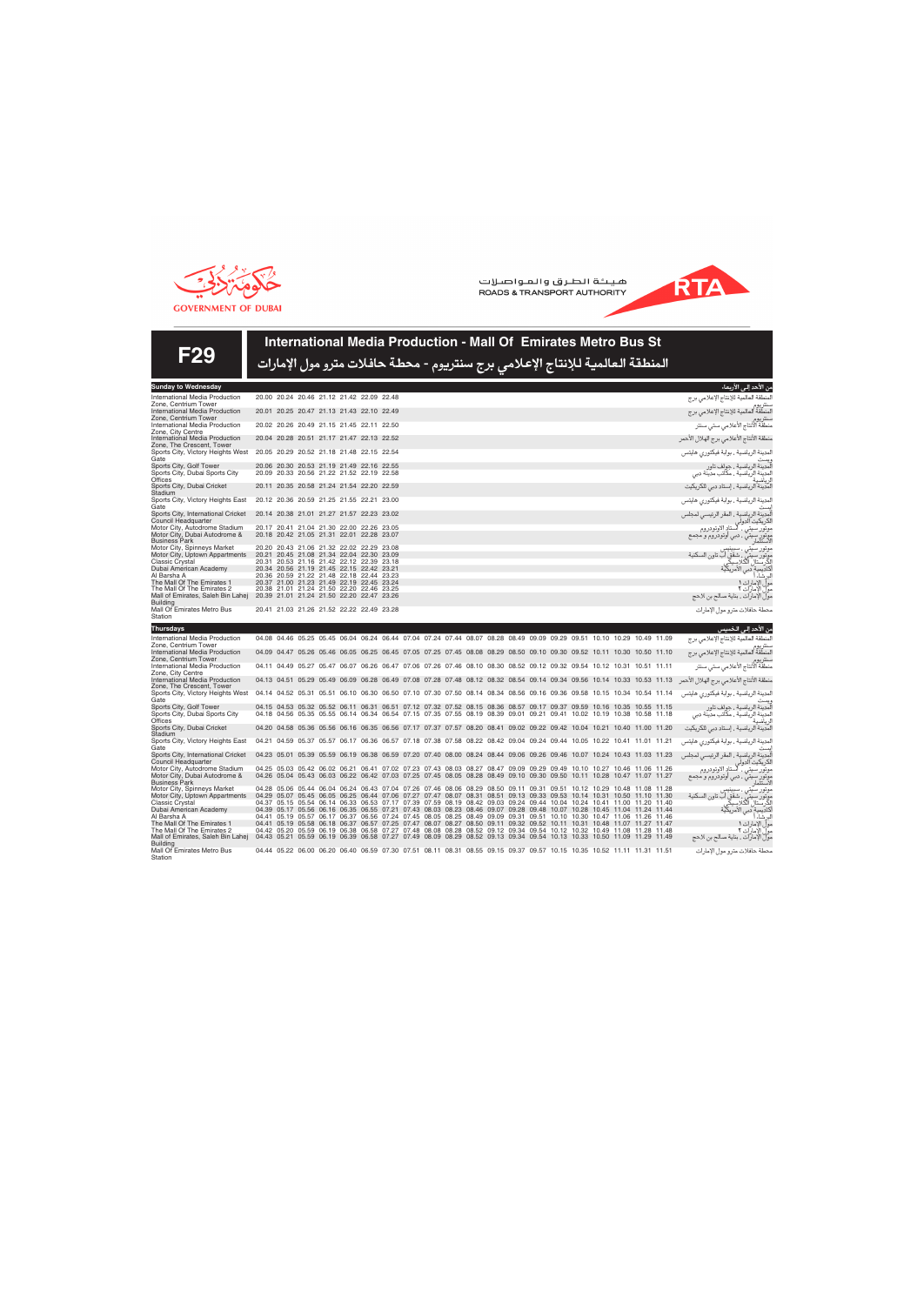



من **الأحد إلى الخميس** 

**F29 International Media Production - Mall Of Emirates Metro Bus St** المنطقة العالمية لـلإنتاج الإعـلامى برج سنتريوم - محطـة حافـلات مترو مول الإمارات **Thursdays** International Media Production Zone, Centrium Tower International Media Production Zone, Centrium Tower 11.25 11.26 11.44 11.45 12.05 12.06 12.27 12.28 12.47 12.48 13.14 13.15 13.44 13.45 14.16 14.17 14.51 14.52 15.23 15.24 15.54 15.55 16.24 16.25 16.53 16.54 17.20 17.21 17.49 17.50 18.13 18.14 18.36 18.37 18.58 18.59 19.18 19.19 19.40 19.41 المنطقة العالمية للإنتاج الإعلامي برج<br>سنتريوم<br>المنطقة العالمية للإنتاج الإعلامي برج<br>سنتريوم

| zone. Centrium Tower                                               |                                                                                                                                                                                                                                                    |  |  |  |  |  |  |  |  |  |                                                |                                     |
|--------------------------------------------------------------------|----------------------------------------------------------------------------------------------------------------------------------------------------------------------------------------------------------------------------------------------------|--|--|--|--|--|--|--|--|--|------------------------------------------------|-------------------------------------|
| International Media Production<br>Zone, City Centre                | 11.27 11.46 12.07 12.29 12.49 13.16 13.46 14.18 14.53 15.25 15.56 16.26 16.55 17.22 17.51 18.15 18.38 19.00 19.20 19.43                                                                                                                            |  |  |  |  |  |  |  |  |  | سنتريوم<br>منطقة الأنتاج الأعلامي ستي سنتر     |                                     |
| <b>International Media Production</b><br>Zone, The Crescent, Tower | 11.29 11.48 12.09 12.31 12.51 13.18 13.48 14.20 14.55 15.27 15.58 16.28 16.57 17.24 17.53 18.17 18.40 19.02 19.22 19.45                                                                                                                            |  |  |  |  |  |  |  |  |  | منطقة الأنتاج الأعلامي برج الهلال الأحمر       |                                     |
| Sports City, Victory Heights West<br>Gate                          | 11.31 11.49 12.11 12.33 12.53 13.20 13.50 14.22 14.57 15.29 16.00 16.30 16.59 17.26 17.55 18.19 18.42 19.04 19.24 19.47                                                                                                                            |  |  |  |  |  |  |  |  |  | المدينة الرياضية ، بوابة فيكتوري هايتس         |                                     |
| Sports City, Golf Tower                                            | 11.32 11.50 12.12 12.34 12.54 13.21 13.51 14.23 14.58 15.30 16.01 16.31 17.00 17.27 17.56 18.20 18.43 19.05 19.25 19.48                                                                                                                            |  |  |  |  |  |  |  |  |  |                                                | ويست<br>لمدينة الرياضية ، جولف تاور |
| Sports City, Dubai Sports City<br>Offices                          | 11.35 11.53 12.15 12.37 12.57 13.24 13.54 14.26 15.01 15.33 16.05 16.35 17.04 17.30 17.59 18.23 18.46 19.08 19.28 19.51                                                                                                                            |  |  |  |  |  |  |  |  |  | المدينة الرياضية ، مكاتب مدينة دبي             | لرياضية                             |
| Sports City, Dubai Cricket<br>Stadium                              | 11.36 11.55 12.17 12.39 12.59 13.25 13.56 14.28 15.03 15.35 16.06 16.36 17.05 17.32 18.01 18.25 18.48 19.10 19.30 19.52                                                                                                                            |  |  |  |  |  |  |  |  |  | المدينة الرياضية ، إستاد دبي للكريكيت          |                                     |
| Sports City, Victory Heights East<br>Gate                          | 11.38 11.56 12.18 12.40 13.00 13.27 13.57 14.29 15.04 15.36 16.08 16.38 17.07 17.33 18.02 18.26 18.49 19.11 19.31 19.54                                                                                                                            |  |  |  |  |  |  |  |  |  | المدينة الرياضية ، بوابة فيكتوري هايتس         |                                     |
| Sports City, International Cricket<br>Council Headquarter          | 11.40 11.58 12.20 12.42 13.02 13.29 13.59 14.32 15.07 15.39 16.10 16.40 17.09 17.36 18.05 18.29 18.52 19.13 19.33 19.56                                                                                                                            |  |  |  |  |  |  |  |  |  | ايست<br>ألمدينة الرياضية ، المقر الرئيسي لمجلس | الكريكيت الدولى                     |
| Motor City, Autodrome Stadium                                      | 11.43 12.02 12.24 12.46 13.06 13.32 14.03 14.36 15.11 15.43 16.14 16.44 17.13 17.40 18.09 18.33 18.56 19.17 19.37 20.00                                                                                                                            |  |  |  |  |  |  |  |  |  | أستاد الاوتودروم                               | موتور سيتى ،                        |
| Motor City, Dubai Autodrome &<br><b>Business Park</b>              | 11.44 12.03 12.25 12.47 13.07 13.34 14.04 14.37 15.12 15.44 16.15 16.45 17.15 17.41 18.10 18.34 18.57 19.19 19.39 20.01                                                                                                                            |  |  |  |  |  |  |  |  |  | موتور سیتی ، دبی اوتودروم و مجمع               | لاستثمار                            |
| Motor City, Spinneys Market                                        | 11.45 12.04 12.27 12.49 13.09 13.35 14.06 14.39 15.14 15.46 16.17 16.47 17.17 17.43 18.12 18.36 18.59 19.21 19.41 20.03                                                                                                                            |  |  |  |  |  |  |  |  |  |                                                | موتور سيتى ،                        |
| Motor City, Uptown Appartments                                     | 11.46 12.06 12.28 12.50 13.10 13.37 14.08 14.40 15.15 15.47 16.19 16.49 17.18 17.45 18.14 18.38 19.01 19.22 19.42 20.05                                                                                                                            |  |  |  |  |  |  |  |  |  | موتور سيتيٍّ ، شقق أبٍّ تاون السكنية           |                                     |
| Classic Crystal                                                    | 11.57 12.15 12.37 12.59 13.19 13.46 14.18 14.50 15.25 15.57 16.29 16.59 17.28 17.55 18.24 18.48 19.10 19.31 19.51 20.14                                                                                                                            |  |  |  |  |  |  |  |  |  |                                                | لكرستال الكلاسيك                    |
| Dubai American Academy<br>Al Barsha A                              | 12.01 12.20 12.42 13.04 13.24 13.51 14.23 14.56 15.31 16.03 16.34 17.05 17.34 18.01 18.30 18.53 19.14 19.36 19.56 20.18<br>12.05 12.23 12.46 13.08 13.28 13.54 14.27 15.00 15.35 16.07 16.38 17.09 17.39 18.05 18.34 18.57 19.18 19.39 19.59 20.22 |  |  |  |  |  |  |  |  |  |                                                | أكاديمية دبي الأمريكية<br>لىر شاء أ |
| The Mall Of The Emirates 1                                         | 12.06 12.25 12.47 13.09 13.29 13.56 14.29 15.02 15.37 16.09 16.40 17.11 17.41 18.07 18.36 18.59 19.19 19.41 20.01 20.23                                                                                                                            |  |  |  |  |  |  |  |  |  |                                                |                                     |
| The Mall Of The Emirates 2                                         | 12.07 12.26 12.49 13.11 13.31 13.58 14.31 15.04 15.39 16.11 16.42 17.13 17.43 18.09 18.38 19.01 19.20 19.42 20.02 20.24                                                                                                                            |  |  |  |  |  |  |  |  |  |                                                | مولّ الإمارات ١<br>مول الإمارات ٢   |
| Mall of Emirates, Saleh Bin Lahej<br>Building                      | 12.09 12.27 12.50 13.12 13.32 13.59 14.32 15.05 15.40 16.12 16.43 17.15 17.44 18.11 18.40 19.02 19.22 19.43 20.03 20.26                                                                                                                            |  |  |  |  |  |  |  |  |  | مولِّ الإمارات ، بناية صالح بن لاحج            |                                     |
| Mall Of Emirates Metro Bus<br>Station                              | 12.11 12.30 12.53 13.15 13.35 14.02 14.36 15.08 15.43 16.15 16.47 17.18 17.48 18.14 18.43 19.05 19.24 19.46 20.06 20.28                                                                                                                            |  |  |  |  |  |  |  |  |  | محطة حافلات مترو مول الإمارات                  |                                     |
| Thursdovs                                                          |                                                                                                                                                                                                                                                    |  |  |  |  |  |  |  |  |  |                                                | $2.91 - 91.259$                     |

| <b>Thursdays</b>                                                                                            |                                                                   |  |                                                                   |  |  |  |  | من الأحد إل <i>ى</i> الخميس                                                                                                      |                 |
|-------------------------------------------------------------------------------------------------------------|-------------------------------------------------------------------|--|-------------------------------------------------------------------|--|--|--|--|----------------------------------------------------------------------------------------------------------------------------------|-----------------|
| International Media Production<br>Zone, Centrium Tower                                                      |                                                                   |  | 20.04 20.27 20.46 21.04 21.19 21.37 22.01 22.25 22.50 23.16 23.45 |  |  |  |  | _____<br>المنطقة العالمية للإنتاج الإعلامي برج                                                                                   |                 |
| International Media Production<br>Zone, Centrium Tower                                                      |                                                                   |  | 20.05 20.28 20.47 21.05 21.20 21.38 22.02 22.26 22.51 23.17 23.46 |  |  |  |  | سنتريوم<br>المنطقة العالمية للإنتاج الإعلامي برج                                                                                 |                 |
| <b>International Media Production</b><br>Zone, City Centre                                                  |                                                                   |  | 20.07 20.30 20.49 21.06 21.21 21.39 22.03 22.27 22.52 23.18 23.47 |  |  |  |  | سنتريوم.<br>منطقة الأنتاج الأعلامي ستي سنتر                                                                                      |                 |
| International Media Production<br>Zone, The Crescent, Tower                                                 |                                                                   |  | 20.09 20.32 20.51 21.07 21.23 21.41 22.05 22.28 22.53 23.19 23.48 |  |  |  |  | منطقة الأنتاج الأعلامي برج الهلال الأحمر                                                                                         |                 |
| Sports City, Victory Heights West 20.11 20.34 20.53 21.09 21.24 21.42 22.06 22.30 22.55 23.21 23.50<br>Gate |                                                                   |  |                                                                   |  |  |  |  | لمدينة الرياضية ، بوابة فيكتوري هايتس<br>-                                                                                       |                 |
| Sports City, Golf Tower                                                                                     |                                                                   |  | 20.12 20.35 20.54 21.10 21.25 21.43 22.07 22.31 22.56 23.22 23.51 |  |  |  |  |                                                                                                                                  |                 |
| Sports City, Dubai Sports City<br><b>Offices</b>                                                            |                                                                   |  | 20.15 20.38 20.57 21.12 21.28 21.46 22.10 22.33 22.58 23.24 23.53 |  |  |  |  | بيست<br>أهدينة الرياضية ، جولف تاور<br>أهدينة الرياضية ، جولف تاور<br>لرياضية<br>لرياضية<br>لمدينة الرياضية ، إستاد دبي للكريكيت |                 |
| Sports City, Dubai Cricket<br>Stadium                                                                       |                                                                   |  | 20.16 20.39 20.58 21.13 21.29 21.47 22.11 22.34 22.59 23.25 23.54 |  |  |  |  |                                                                                                                                  |                 |
| Sports City, Victory Heights East 20.18 20.41 20.59 21.15 21.30 21.48 22.12 22.36 23.01 23.27 23.56<br>Gate |                                                                   |  |                                                                   |  |  |  |  | لمدينة الرياضية ، بوابة فيكتوري هايتس                                                                                            |                 |
| Sports City, International Cricket<br>Council Headquarter                                                   | 20.20 20.43 21.01 21.16 21.32 21.50 22.14 22.37 23.02 23.28 23.57 |  |                                                                   |  |  |  |  | ايست<br>ألمِدينة الرياضية ، المقر الرئيسي لمجلس                                                                                  | الكريكيت الدولى |
| Motor City, Autodrome Stadium                                                                               | 20.24 20.47 21.04 21.19 21.34 21.52 22.16 22.40 23.05 23.31 00.00 |  |                                                                   |  |  |  |  | أستاد الاوتودروم                                                                                                                 | موتور سيتى ،    |
| Motor City, Dubai Autodrome &<br><b>Business Park</b>                                                       |                                                                   |  | 20.25 20.48 21.05 21.20 21.35 21.53 22.17 22.41 23.06 23.32 00.01 |  |  |  |  | موّتور سيتي ، دبي أوتودروّم و مجمع<br>الاستثمار                                                                                  |                 |
| Motor City, Spinneys Market                                                                                 |                                                                   |  | 20.27 20.50 21.06 21.21 21.37 21.55 22.19 22.42 23.07 23.33 00.02 |  |  |  |  |                                                                                                                                  |                 |
| Motor City, Uptown Appartments                                                                              |                                                                   |  | 20.29 20.52 21.07 21.22 21.38 21.56 22.20 22.43 23.08 23.34 00.03 |  |  |  |  | موتور سيتي، شقق أب تاون السكنية                                                                                                  |                 |
| <b>Classic Crystal</b>                                                                                      |                                                                   |  | 20.38 21.01 21.16 21.31 21.46 22.04 22.28 22.52 23.17 23.43 00.12 |  |  |  |  | كرستال الكلاسيكي.<br>كاديمية دبي الأمريكية<br>كاديمية دبي الأمريكية<br>لبرشاء أ                                                  |                 |
| Dubai American Academy                                                                                      |                                                                   |  | 20.42 21.04 21.19 21.34 21.49 22.07 22.31 22.55 23.20 23.46 00.15 |  |  |  |  |                                                                                                                                  |                 |
| Al Barsha A                                                                                                 |                                                                   |  | 20.46 21.06 21.21 21.36 21.52 22.10 22.34 22.57 23.22 23.48 00.17 |  |  |  |  |                                                                                                                                  |                 |
| The Mall Of The Emirates 1                                                                                  |                                                                   |  | 20.47 21.07 21.22 21.37 21.53 22.11 22.35 22.58 23.23 23.49 00.18 |  |  |  |  |                                                                                                                                  |                 |
| The Mall Of The Emirates 2                                                                                  |                                                                   |  | 20.48 21.08 21.23 21.38 21.54 22.12 22.36 22.59 23.24 23.50 00.19 |  |  |  |  | مول الإمارات ٢<br>مول الإمارات , بناية صالح بن الاحج ا                                                                           |                 |
| Mall of Emirates, Saleh Bin Lahej<br><b>Building</b>                                                        |                                                                   |  | 20.50 21.09 21.24 21.39 21.54 22.12 22.36 23.00 23.25 23.51 00.20 |  |  |  |  |                                                                                                                                  |                 |
| Mall Of Emirates Metro Bus<br><b>Station</b>                                                                |                                                                   |  | 20.52 21.11 21.26 21.41 21.56 22.14 22.38 23.02 23.27 23.53 00.22 |  |  |  |  | محطة حافلات مترو مول الإمارات                                                                                                    |                 |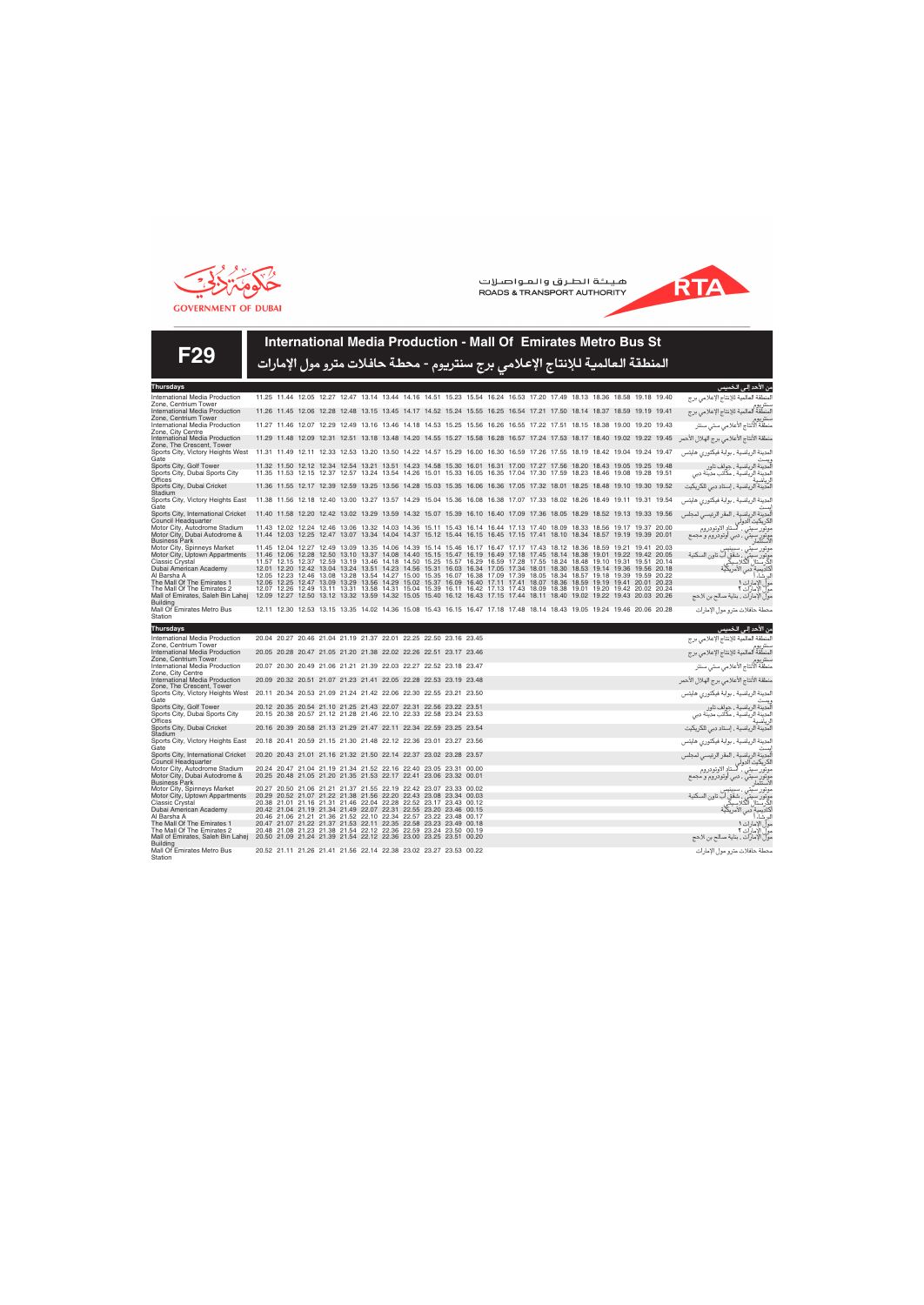

**F29**

Building Mall Of Emirates Metro Bus Station

هيئة الطرق والمواصلات ROADS & TRANSPORT AUTHORITY



| I LJ                                                                                                                                                              | المنطقة العالمية للإنتاج الإعلامي برج سنتريوم - محطة حافلات مترو مول الإمارات                                                                                                                                                                                                                                                                                                                                                                                                                            |  |  |  |  |  |  |  |  |  |                                                                                                                 |
|-------------------------------------------------------------------------------------------------------------------------------------------------------------------|----------------------------------------------------------------------------------------------------------------------------------------------------------------------------------------------------------------------------------------------------------------------------------------------------------------------------------------------------------------------------------------------------------------------------------------------------------------------------------------------------------|--|--|--|--|--|--|--|--|--|-----------------------------------------------------------------------------------------------------------------|
| <b>Saturdays</b>                                                                                                                                                  |                                                                                                                                                                                                                                                                                                                                                                                                                                                                                                          |  |  |  |  |  |  |  |  |  | السبت                                                                                                           |
| International Media Production<br>Zone, Centrium Tower                                                                                                            | 04.12 04.51 05.23 05.43 06.04 06.24 06.44 07.04 07.24 07.44 08.03 08.23 08.43 09.03 09.23 09.43 10.03 10.23 10.43 11.03                                                                                                                                                                                                                                                                                                                                                                                  |  |  |  |  |  |  |  |  |  | المنطقة العالمية للإنتاج الإعلامي برج                                                                           |
| International Media Production<br>Zone, Centrium Tower                                                                                                            | 04.13 04.52 05.24 05.44 06.05 06.25 06.45 07.05 07.25 07.45 08.04 08.24 08.44 09.04 09.24 09.44 10.04 10.24 10.44 11.04                                                                                                                                                                                                                                                                                                                                                                                  |  |  |  |  |  |  |  |  |  | سنتريوم<br>المنطقة العالمية للإنتاج الإعلامي برج                                                                |
| International Media Production<br>Zone, City Centre                                                                                                               | 04.14 04.53 05.25 05.45 06.06 06.26 06.46 07.06 07.26 07.46 08.05 08.25 08.45 09.05 09.25 09.45 10.05 10.25 10.45 11.05                                                                                                                                                                                                                                                                                                                                                                                  |  |  |  |  |  |  |  |  |  | سنتريوم<br>منطقة الأنتاج الأعلامي ستي سنتر                                                                      |
| <b>International Media Production</b><br>Zone, The Crescent, Tower                                                                                                | 04.16 04.55 05.27 05.47 06.08 06.28 06.47 07.07 07.27 07.47 08.07 08.27 08.47 09.07 09.27 09.47 10.07 10.27 10.47 11.07                                                                                                                                                                                                                                                                                                                                                                                  |  |  |  |  |  |  |  |  |  | منطقة الأنتاج الأعلامي برج الهلال الأحمر                                                                        |
| Sports City, Victory Heights West 04.18 04.57 05.29 05.49 06.10 06.30 06.49 07.09 07.29 07.49 08.08 08.28 08.48 09.08 09.28 09.48 10.08 10.28 10.48 11.09<br>Gate |                                                                                                                                                                                                                                                                                                                                                                                                                                                                                                          |  |  |  |  |  |  |  |  |  | لمدينة الرياضية ، بوابة فيكتوري هايتس<br>ويست<br>لمدينة الرياضية ، جولف تاور                                    |
| Sports City, Golf Tower<br>Sports City, Dubai Sports City<br>Offices                                                                                              | 04.19 04.58 05.30 05.50 06.11 06.31 06.50 07.10 07.30 07.50 08.09 08.29 08.49 09.09 09.29 09.49 10.09 10.29 10.49 11.10<br>04.22 05.01 05.33 05.53 06.14 06.34 06.53 07.13 07.33 07.53 08.12 08.32 08.52 09.12 09.32 09.52 10.12 10.32 10.52 11.13                                                                                                                                                                                                                                                       |  |  |  |  |  |  |  |  |  | لمدينة الرياضية ، مكاتب مدينة دبي<br>لر ياضية                                                                   |
| Sports City, Dubai Cricket<br>Stadium                                                                                                                             | 04.23 05.02 05.34 05.54 06.15 06.35 06.54 07.14 07.34 07.54 08.14 08.34 08.54 09.14 09.34 09.54 10.14 10.34 10.54 11.15                                                                                                                                                                                                                                                                                                                                                                                  |  |  |  |  |  |  |  |  |  | لمدينة الرياضية ، إستاد دبي للكريكيت                                                                            |
| Sports City, Victory Heights East<br>Gate                                                                                                                         | 04.24 05.03 05.35 05.55 06.16 06.37 06.56 07.16 07.36 07.56 08.15 08.35 08.55 09.15 09.35 09.55 10.15 10.35 10.55 11.16                                                                                                                                                                                                                                                                                                                                                                                  |  |  |  |  |  |  |  |  |  | لمدينة الرياضية ، بوابة فيكتوري هايتس                                                                           |
| Sports City, International Cricket<br>Council Headquarter<br>Motor City, Autodrome Stadium                                                                        | 04.26 05.05 05.37 05.57 06.18 06.39 06.58 07.18 07.38 07.58 08.18 08.38 08.58 09.18 09.38 09.58 10.18 10.38 10.58 11.18<br>04.28 05.07 05.39 05.59 06.20 06.43 07.02 07.22 07.42 08.02 08.21 08.41 09.01 09.21 09.41 10.01 10.21 10.41 11.01 11.22                                                                                                                                                                                                                                                       |  |  |  |  |  |  |  |  |  | .<br>المدينة الرياضية ، المقر الرئيسي لمجلس<br>الكريكيت آلدولي<br>موتور سيتي ، استاد الاوتودروم<br>موتور سيتي ، |
| Motor City, Dubai Autodrome &<br><b>Business Park</b>                                                                                                             | 04.29 05.08 05.40 06.00 06.21 06.44 07.03 07.23 07.43 08.03 08.23 08.43 09.03 09.23 09.43 10.03 10.23 10.43 11.03 11.23                                                                                                                                                                                                                                                                                                                                                                                  |  |  |  |  |  |  |  |  |  | موتور سيتيّ ، دبي أوتودروم و مجمع<br>الاستثمار                                                                  |
| Motor City, Spinneys Market<br>Motor City, Uptown Appartments<br><b>Classic Crystal</b><br>Dubai American Academy                                                 | 04.31 05.10 05.42 06.02 06.23 06.46 07.05 07.25 07.45 08.05 08.24 08.44 09.04 09.24 09.44 10.04 10.24 10.44 11.04 11.25<br>04.32 05.11 05.43 06.03 06.24 06.47 07.06 07.26 07.46 08.06 08.26 08.46 09.06 09.26 09.46 10.06 10.26 10.46 11.06 11.26<br>04.40 05.19 05.51 06.11 06.32 06.57 07.16 07.36 07.56 08.16 08.35 08.55 09.15 09.35 09.55 10.15 10.35 10.55 11.15 11.36<br>04.42 05.21 05.53 06.13 06.35 07.00 07.19 07.39 07.59 08.19 08.38 08.58 09.18 09.38 09.58 10.18 10.38 10.59 11.20 11.41 |  |  |  |  |  |  |  |  |  | موتور سيتي ، سبينيس<br>موتور سيتي ، شقق أب ناون السكنية<br>إلكرستال الكلاسيكي<br>أكاديمية دبي الأمريكية         |
| Al Barsha A<br>The Mall Of The Emirates 1                                                                                                                         | 04.43 05.22 05.54 06.14 06.37 07.02 07.21 07.41 08.01 08.21 08.40 09.00 09.20 09.40 10.00 10.20 10.40 11.02 11.24 11.44<br>04.44 05.23 05.55 06.15 06.38 07.03 07.22 07.42 08.02 08.22 08.41 09.01 09.21 09.41 10.01 10.21 10.41 11.03 11.26 11.46                                                                                                                                                                                                                                                       |  |  |  |  |  |  |  |  |  | لبر شاء أ                                                                                                       |
| The Mall Of The Emirates 2<br>Mall of Emirates, Saleh Bin Lahej<br>Building                                                                                       | 04.44 05.23 05.55 06.15 06.39 07.03 07.22 07.42 08.02 08.22 08.42 09.02 09.22 09.42 10.02 10.22 10.42 11.05 11.27 11.48<br>04.45 05.24 05.56 06.16 06.40 07.04 07.23 07.43 08.03 08.23 08.43 09.03 09.23 09.43 10.03 10.23 10.43 11.05 11.28 11.49                                                                                                                                                                                                                                                       |  |  |  |  |  |  |  |  |  | مولّ الإمارات ا<br>مول الإمارات ٢<br>مولٌّ الإمارات ، بناية صالح بن لاحج                                        |
| Mall Of Emirates Metro Bus<br>Station                                                                                                                             | 04.46 05.25 05.57 06.17 06.41 07.06 07.25 07.45 08.05 08.25 08.44 09.04 09.24 09.44 10.04 10.24 10.44 11.08 11.31 11.52                                                                                                                                                                                                                                                                                                                                                                                  |  |  |  |  |  |  |  |  |  | محطة حافلات مترو مول الإمارات                                                                                   |
| Saturdays                                                                                                                                                         |                                                                                                                                                                                                                                                                                                                                                                                                                                                                                                          |  |  |  |  |  |  |  |  |  | السبت                                                                                                           |
| International Media Production<br>Zone, Centrium Tower                                                                                                            | 11.23 11.41 12.03 12.23 12.43 13.14 13.46 14.22 14.51 15.22 15.52 16.22 16.51 17.22 17.44 18.07 18.30 18.52 19.11 19.30                                                                                                                                                                                                                                                                                                                                                                                  |  |  |  |  |  |  |  |  |  | لمنطقة العالمية للإنتاج الإعلامي برج                                                                            |
| International Media Production<br>Zone, Centrium Tower                                                                                                            | 11.24 11.42 12.04 12.24 12.44 13.15 13.47 14.23 14.52 15.23 15.53 16.23 16.52 17.23 17.45 18.08 18.31 18.53 19.12 19.31                                                                                                                                                                                                                                                                                                                                                                                  |  |  |  |  |  |  |  |  |  | سنتريوم<br>المنطقة العالمية للإنتاج الإعلامي برج                                                                |
| International Media Production<br>Zone, City Centre                                                                                                               | 11.25 11.43 12.05 12.25 12.45 13.16 13.48 14.24 14.53 15.24 15.54 16.24 16.53 17.24 17.46 18.09 18.32 18.54 19.13 19.32                                                                                                                                                                                                                                                                                                                                                                                  |  |  |  |  |  |  |  |  |  | سنتريوم<br>منطقة الأنتاج الأعلامي ستي سنتر                                                                      |
| International Media Production<br>Zone, The Crescent, Tower                                                                                                       | 11.27 11.45 12.07 12.27 12.47 13.18 13.50 14.26 14.55 15.26 15.56 16.26 16.55 17.26 17.48 18.11 18.34 18.56 19.15 19.34                                                                                                                                                                                                                                                                                                                                                                                  |  |  |  |  |  |  |  |  |  | منطقة الأنتاج الأعلامي برج الهلال الأحمر                                                                        |
| Sports City, Victory Heights West 11.29 11.47 12.09 12.29 12.49 13.20 13.52 14.28 14.57 15.28 16.28 16.58 16.28 17.28 17.50 18.13 18.36 18.58 19.17 19.36<br>Gate |                                                                                                                                                                                                                                                                                                                                                                                                                                                                                                          |  |  |  |  |  |  |  |  |  | لمدينة الرياضية ، بوابة فيكتوري هايتس                                                                           |
| Sports City, Golf Tower<br>Sports City, Dubai Sports City<br>Offices                                                                                              | 11.30 11.48 12.10 12.30 12.50 13.21 13.53 14.29 14.58 15.29 15.59 16.29 16.58 17.29 17.51 18.14 18.37 18.59 19.18 19.37<br>11.33 11.51 12.13 12.33 12.53 13.24 13.56 14.32 15.01 15.32 16.02 16.32 17.01 17.32 17.54 18.17 18.40 19.02 19.22 19.41                                                                                                                                                                                                                                                       |  |  |  |  |  |  |  |  |  | لّمدينة الرياضية ، جولف تاور<br>لمدينة الرياضية , مكاتب مدينة دبي                                               |
| Sports City, Dubai Cricket<br>Stadium                                                                                                                             | 11.35 11.53 12.15 12.35 12.55 13.25 13.58 14.33 15.02 15.33 16.03 16.33 17.02 17.33 17.55 18.19 18.42 19.04 19.23 19.42                                                                                                                                                                                                                                                                                                                                                                                  |  |  |  |  |  |  |  |  |  | لمدينة الرياضية ، إستاد دبي للكريكيت                                                                            |
| Sports City, Victory Heights East<br>Gate                                                                                                                         | 11.36 11.54 12.16 12.36 12.56 13.27 13.59 14.35 15.04 15.35 16.05 16.35 17.04 17.35 17.57 18.20 18.43 19.05 19.25 19.44                                                                                                                                                                                                                                                                                                                                                                                  |  |  |  |  |  |  |  |  |  | لمدينة الرياضية ، بوابة فيكتوري هايتس                                                                           |
| Sports City, International Cricket<br>Council Headquarter                                                                                                         | 11.38 11.56 12.18 12.38 12.58 13.29 14.01 14.37 15.06 15.37 16.07 16.37 17.06 17.37 17.59 18.22 18.45 19.07 19.27 19.46                                                                                                                                                                                                                                                                                                                                                                                  |  |  |  |  |  |  |  |  |  | ألمدينة الرياضية ، المقر الرئيسي لمجلس                                                                          |
| Motor City, Autodrome Stadium<br>Motor City, Dubai Autodrome &<br><b>Business Park</b>                                                                            | 11.42 12.00 12.22 12.42 13.02 13.32 14.05 14.40 15.09 15.40 16.10 16.40 17.09 17.40 18.03 18.26 18.49 19.11 19.30 19.49<br>11.43 12.01 12.23 12.43 13.03 13.34 14.06 14.42 15.11 15.42 16.12 16.42 17.11 17.42 18.04 18.28 18.51 19.12 19.31 19.50                                                                                                                                                                                                                                                       |  |  |  |  |  |  |  |  |  | موّتور سيتيّ ، دبي أوتودروم و مجمع<br>الاستثمار                                                                 |
| Motor City, Spinneys Market<br>Motor City, Uptown Appartments<br>Classic Crystal                                                                                  | 11.45 12.03 12.25 12.45 13.05 13.35 14.08 14.43 15.12 15.43 16.13 16.43 17.12 17.43 18.06 18.30 18.53 19.13 19.33 19.52<br>11.46 12.04 12.26 12.46 13.06 13.37 14.09 14.45 15.14 15.45 16.15 16.45 17.14 17.45 18.08 18.31 18.54 19.15 19.34 19.53<br>11.56 12.14 12.36 12.56 13.16 13.46 14.19 14.54 15.23 15.54 16.24 16.54 17.23 17.54 18.18 18.42 19.04 19.24 19.43 20.02                                                                                                                            |  |  |  |  |  |  |  |  |  | موتور سيتي ، سبينيس<br>موتور سيني ، شققٍ أب تاون السكنية<br>الكرستال الكلاسيك                                   |
| Dubai American Academy                                                                                                                                            | 12.01 12.19 12.41 13.01 13.21 13.51 14.24 14.59 15.28 15.59 16.29 16.59 17.28 17.59 18.23 18.47 19.08 19.28 19.47 20.05                                                                                                                                                                                                                                                                                                                                                                                  |  |  |  |  |  |  |  |  |  | أكاديمية دبي الأمريكية                                                                                          |
| Al Barsha A                                                                                                                                                       | 12.04 12.22 12.44 13.04 13.24 13.55 14.27 15.03 15.32 16.03 16.33 17.03 17.32 18.03 18.27 18.50 19.11 19.31 19.50 20.07                                                                                                                                                                                                                                                                                                                                                                                  |  |  |  |  |  |  |  |  |  | لع شاء أ                                                                                                        |
| The Mall Of The Emirates 1<br>The Mall Of The Emirates 2                                                                                                          | 12.06 12.24 12.46 13.06 13.26 13.57 14.29 15.05 15.34 16.05 16.35 17.05 17.34 18.05 18.29 18.52 19.13 19.32 19.52 20.08<br>12.08 12.26 12.48 13.08 13.28 13.58 14.31 15.06 15.35 16.06 16.36 17.06 17.35 18.06 18.30 18.54 19.14 19.33 19.53 20.09                                                                                                                                                                                                                                                       |  |  |  |  |  |  |  |  |  | مولّ الإمارات ١<br>مول الإمارات ٢<br>مول الإمارات ، بناية صالح بن لاحج                                          |
| Mall of Emirates, Saleh Bin Lahej                                                                                                                                 | 12.09 12.27 12.49 13.09 13.29 13.59 14.32 15.07 15.36 16.07 16.37 17.07 17.36 18.07 18.31 18.55 19.15 19.34 19.54 20.10                                                                                                                                                                                                                                                                                                                                                                                  |  |  |  |  |  |  |  |  |  |                                                                                                                 |

12.12 12.30 12.52 13.12 13.32 14.02 14.35 15.10 15.39 16.10 16.40 17.10 17.39 18.10 18.34 18.58 19.17 19.37 19.56 20.12

**International Media Production - Mall Of Emirates Metro Bus St**

مول الإمارات ٢<br>مول الإمارات ، بناية صالح بن لاحج

محطة حافلات مترو مول الإمارات